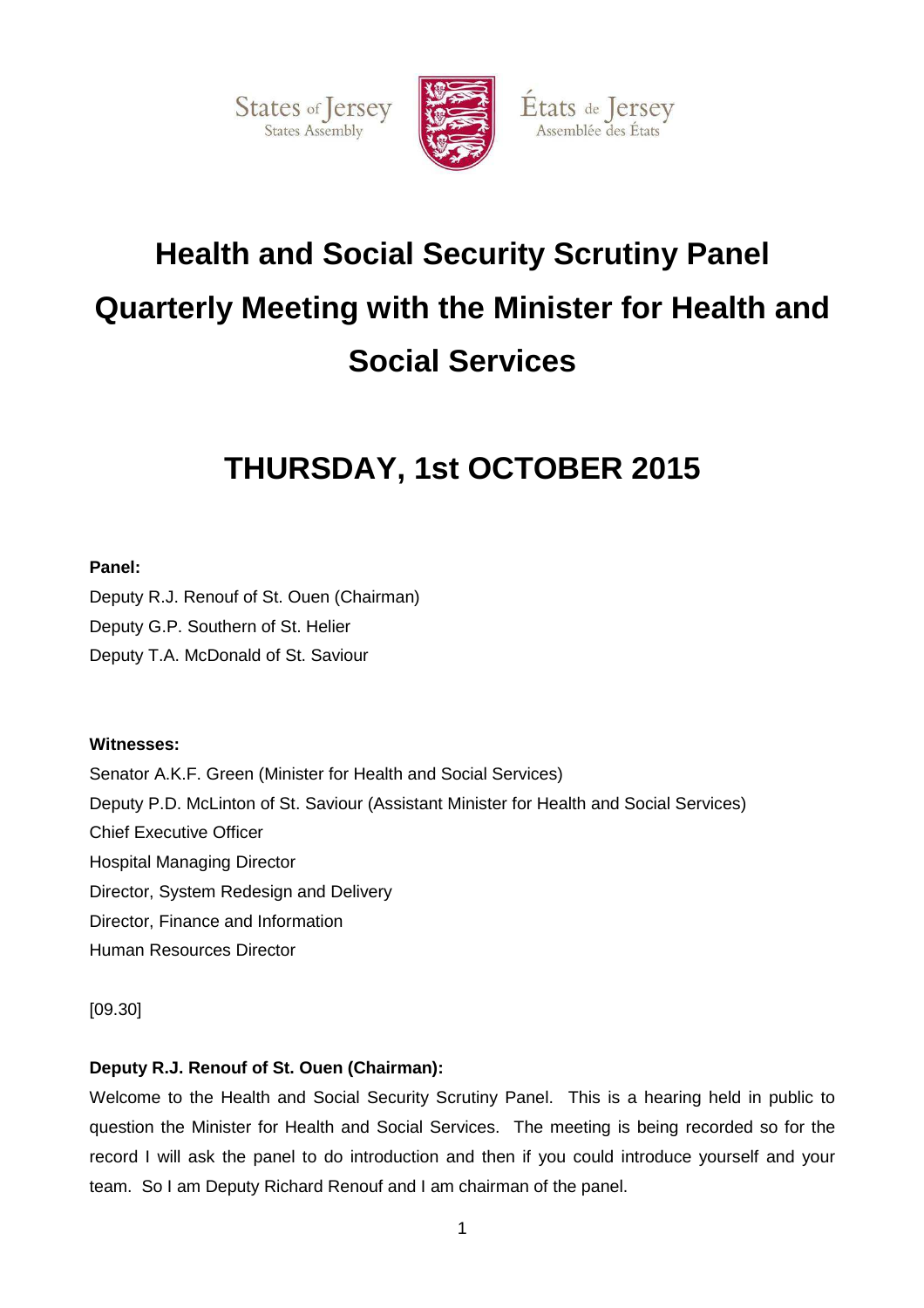Our Chief Executive is here ... in on her way. She will be here in a minute and my other Assistant Minister sends his apologies because he has gone for the time being to represent me at Council of Ministers. So that is Constable John Refault. As I said to you, Chairman, before this started, I need to be away sharp today. Occasionally I allow you to run on but I cannot do that today.

#### **The Deputy of St. Ouen:**

Very well, I will ask my panel members to make sure that we finish on time, Senator.

#### **The Minister for Health and Social Services:**

Thank you.

#### **The Deputy of St. Ouen:**

Can I go straight in and can I note that you made a submission to the scrutiny panels on the M.T.F.P. (Medium Term Financial Plan) in which you recorded that your growth bids that you had made in the M.T.F.P. for 2016 had been reduced from £7.9 million to about £3.8 million. So can you please tell us what was planned for 2016 which is no longer going forward?

#### **The Minister for Health and Social Services:**

I will let Jason go in the detail in a minute but I would just like to set the context and the context of that was looking at our capacity to deliver some of those changes within the time. There is little point in being granted sums of money that were just going to sit there if you did not have the capacity or the timetabling as such meant that it would not be delivered until the next year. So we challenged ourselves, what can we actually deliver. Okay, we need to do it but what can we deliver in 2016? What do we want to deliver but needs to wait for 2017 because either of timetabling or management capacity. That is the reason we changed it. If we had been able to introduce it all at the same time then we would have done.

#### **The Deputy of St. Ouen:**

But it did originally form a growth bid?

**The Minister for Health and Social Services:** 

Yes, it did.

## **The Deputy of St. Ouen:**

Yes.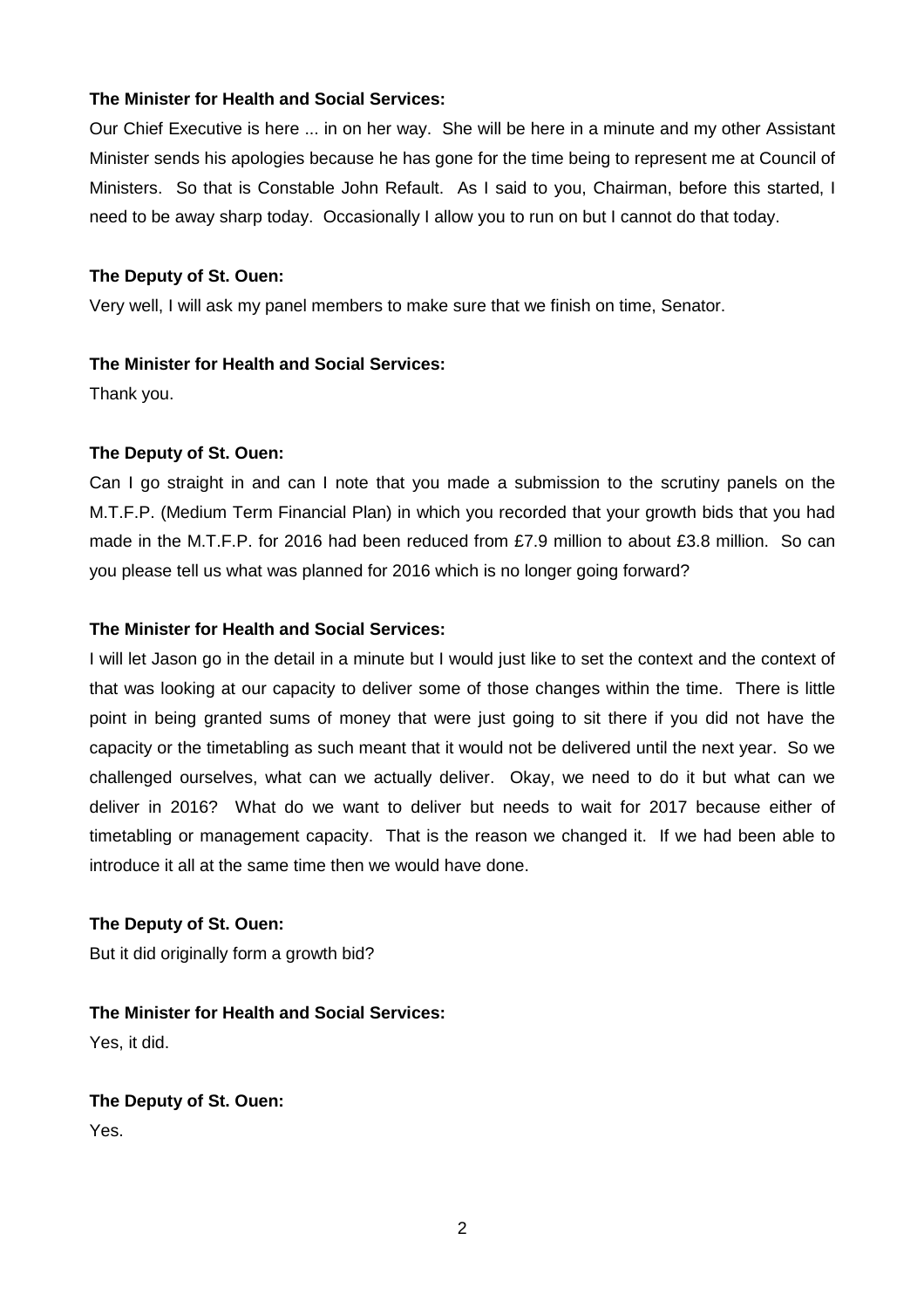But we looked then at the timetabling of that growth bid. I will let our finance officer take you through it ... director, sorry.

#### **Director, Finance and Information:**

There are 2 elements to this. One element is that there was money that we originally had programmed to spend in 2015, this year, which, as part of the initial 2 per cent cut that got incorporated in the 2015 budget we have rephased that to start either later in this year or next year, some of which the Minister has just talked about. Then there is the submissions into the Medium Term Financial Plan for 2016, which of course are the submissions for 2016 through to 2019. The 2016 figures in there have gone through various iterations, the latest one which I think is the one you are probably referring which is from 7.9 to 3.8?

#### **The Deputy of St. Ouen:**

Yes, in round terms.

#### **Director, Finance and Information:**

The reduction in that largely represents the rephasing of some of the P.82 initiatives. I do not have a list of all the ones that were directly impacted as a result of that rephasing in front of me but if we have not provided it to you already we certainly can do. That is rephasing the start dates into a latter year. Of course for the M.T.F.P. at the moment we are doing the detail of 2016 so when those initiatives have come on line ...

#### **The Deputy of St. Ouen:**

Sorry, can I ask the Minister where we are at risk by rephasing, by delaying implementation of any of these programmes?

#### **The Minister for Health and Social Services:**

We are no more at risk that we were before because what we are actually doing is developing our service so that we have a very different service when we are ready to move into the new hospital. So what we are doing is supporting people in the community, providing more community service, working on primary care. All those things need to be done because if you were to lift the current hospital service - the health service as a whole, not just the hospital service - into the new setting, you need a 400 bed hospital. So ...

#### **The Deputy of St. Ouen:**

Yes, but the new hospital must be perhaps 10 years away, Minister, by the time ... 6 at least.

3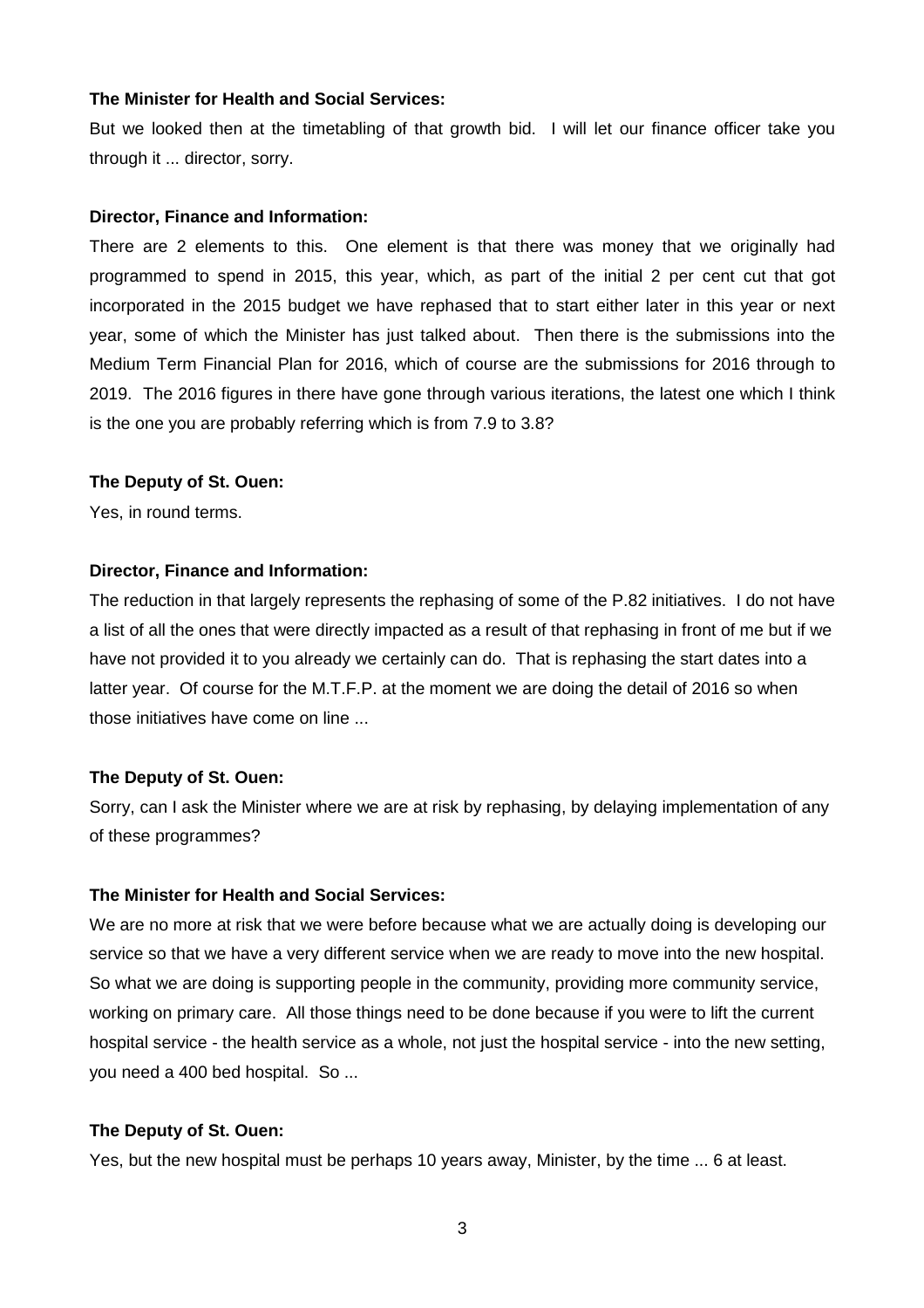I do not know if you heard the interview this morning for Alder Hey Children's Hospital.

## **The Deputy of St. Ouen:**

I did some of it.

## **The Minister for Health and Social Services:**

Yes. They took 10 years to plan that change in service, that change ... and that is what we are doing. Because if you wait until such time as we are ready to move then we are going to have a service that does not fit modern requirements and certainly you would need a hospital much different, and a primary care set up much different to the one that we are going to have. So we are on the change. This is all about development of care in the community, developing changes around primary care. The emphasis behind the work that we are doing, and I know Deputy Southern wants to come in, is the hospital is your last option, not your first option.

## **The Deputy of St. Ouen:**

Yes, but I am not specifically talking about the hospital.

## **The Minister for Health and Social Services:**

But that is what P.82 is about.

## **Deputy G.P. Southern:**

P.82 is about changing the way in which the service is delivered.

## **The Minister for Health and Social Services:**

Exactly.

## **Deputy G.P. Southern:**

What we are talking about here, surely ... sorry you ...

#### **The Deputy of St. Ouen:**

Well, there was work planned for 2016 which has been deferred, is that correct?

## **The Minister for Health and Social Services:**

That is correct.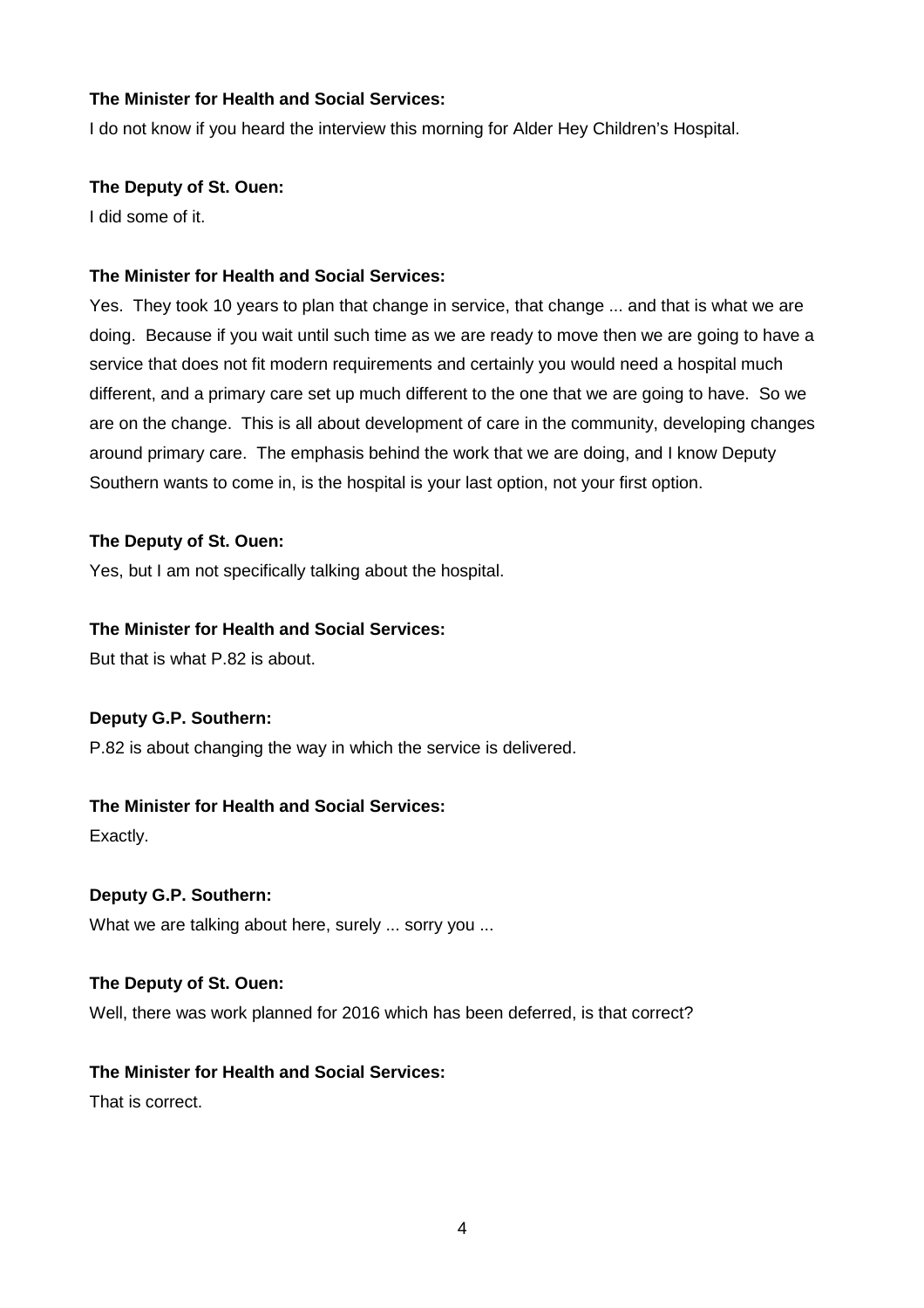If it was planned it must have been the intention to carry it out in 2016 but it has now been found that it needs to be deferred and it is not because we are planning to be in a new hospital in 6 years' time.

## **The Minister for Health and Social Services:**

One would hope. It is because we are changing our services, we look at what we need to change against the timetable of where we need to be and if you do not have the management capacity in terms of the numbers to lead big projects, if you are going to just leave that money sitting in the bank rather than using it is right to say: "Hang on, we will take that in 2017, not 2016."

## **Deputy G.P. Southern:**

So some of what is supposed to be happening under P.82 is stalled. It is delays on 2015 money and now we have got to 2016 money so there is ... I do not know, for example, is there staff not being employed or ...

## **The Minister for Health and Social Services:**

No, I did not say that. No, I did not say that.

## **Deputy G.P. Southern:**

Are we not stalled?

## **The Minister for Health and Social Services:**

No, we are not stalled. We re-evaluated the way that we are going to deliver it. Do not forget we have got a new Minister ...

#### **Deputy G.P. Southern:**

What does that mean? That means we are putting off doing the development?

#### **The Minister for Health and Social Services:**

No, it is not. It means that we are looking at what we can do now, when we are going to do the rest, when it is right to, is it going to delay the change in moving into the new hospital? No, it is not because change in the service is about that. It is about delivering a very different service for the new hospital. Well, we have not even agreed a site yet, have we?

## **Deputy G.P. Southern:**

No, we are aware of that.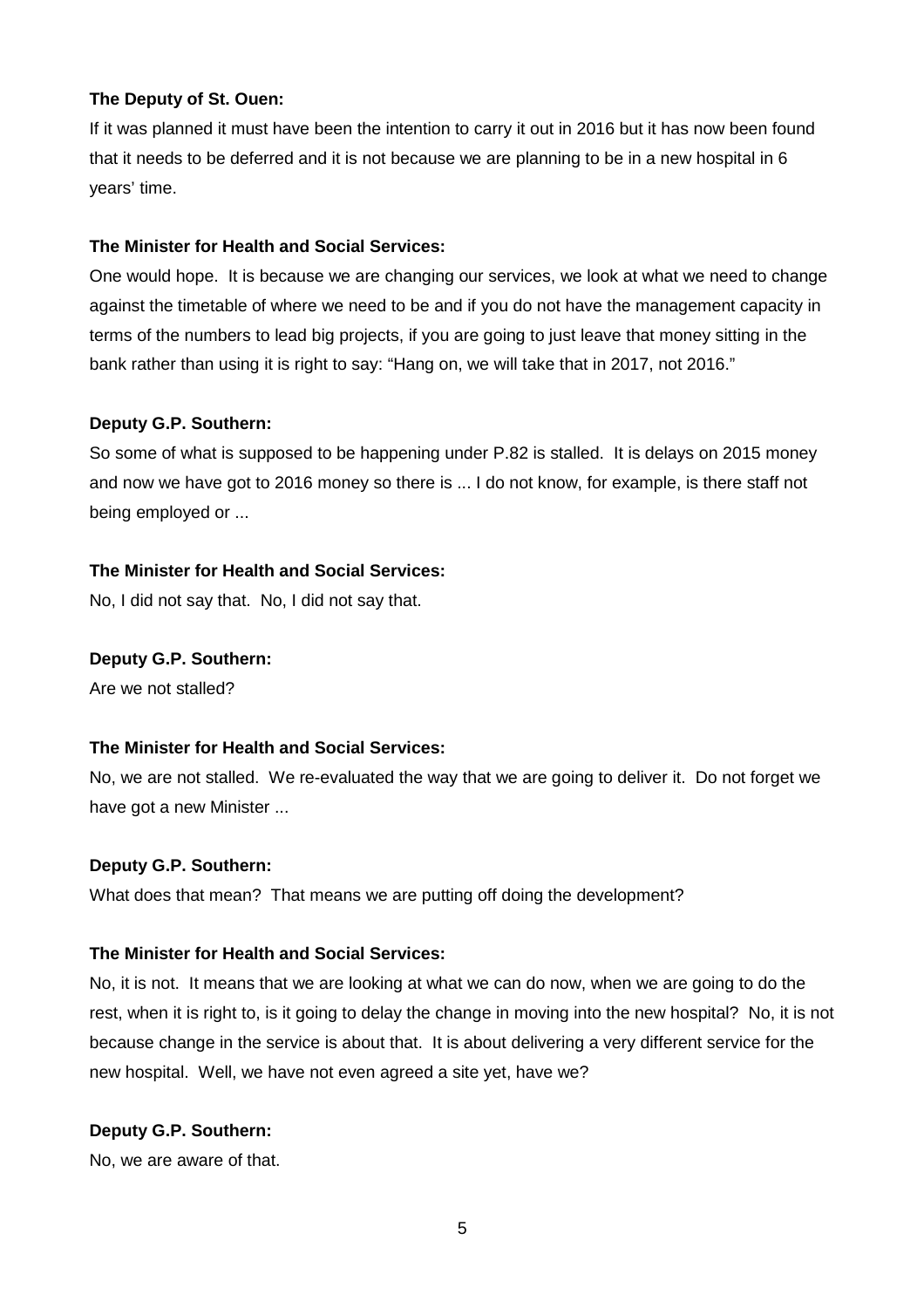Can I take a specific ... you told us in the report to scrutiny on M.T.F.P. that the implementation of the mental health strategy may be at a slower pace than preferred. "Funding has been limited within 2015, no further funding in 2016 and 2017."

## **The Minister for Health and Social Services:**

The mental health strategy is going faster than planned but I would like it to go faster. That is what ...

## **The Deputy of St. Ouen:**

But it cannot be going faster than planned if you say it is at a slower pace ...

## **The Minister for Health and Social Services:**

It is going faster than planned. We will have a law as part of that mental health strategy and a capacity law coming forward before the end of this year.

## **Deputy G.P. Southern:**

That is a capacity law, that is not delivery of services ...

#### **The Minister for Health and Social Services:**

It is all part of our strategy. You have to have something to work towards.

#### **Deputy G.P. Southern:**

Well, you will have a framework on which you can build some delivery.

#### **The Minister for Health and Social Services:**

Exactly.

#### **Deputy G.P. Southern:**

But you are not talking about delivery when there is an urgent mental health need on the Island now. Do you recognise that?

#### **The Minister for Health and Social Services:**

Exactly, and I am working on that.

## **Deputy G.P. Southern:**

It is slower than you want it to be?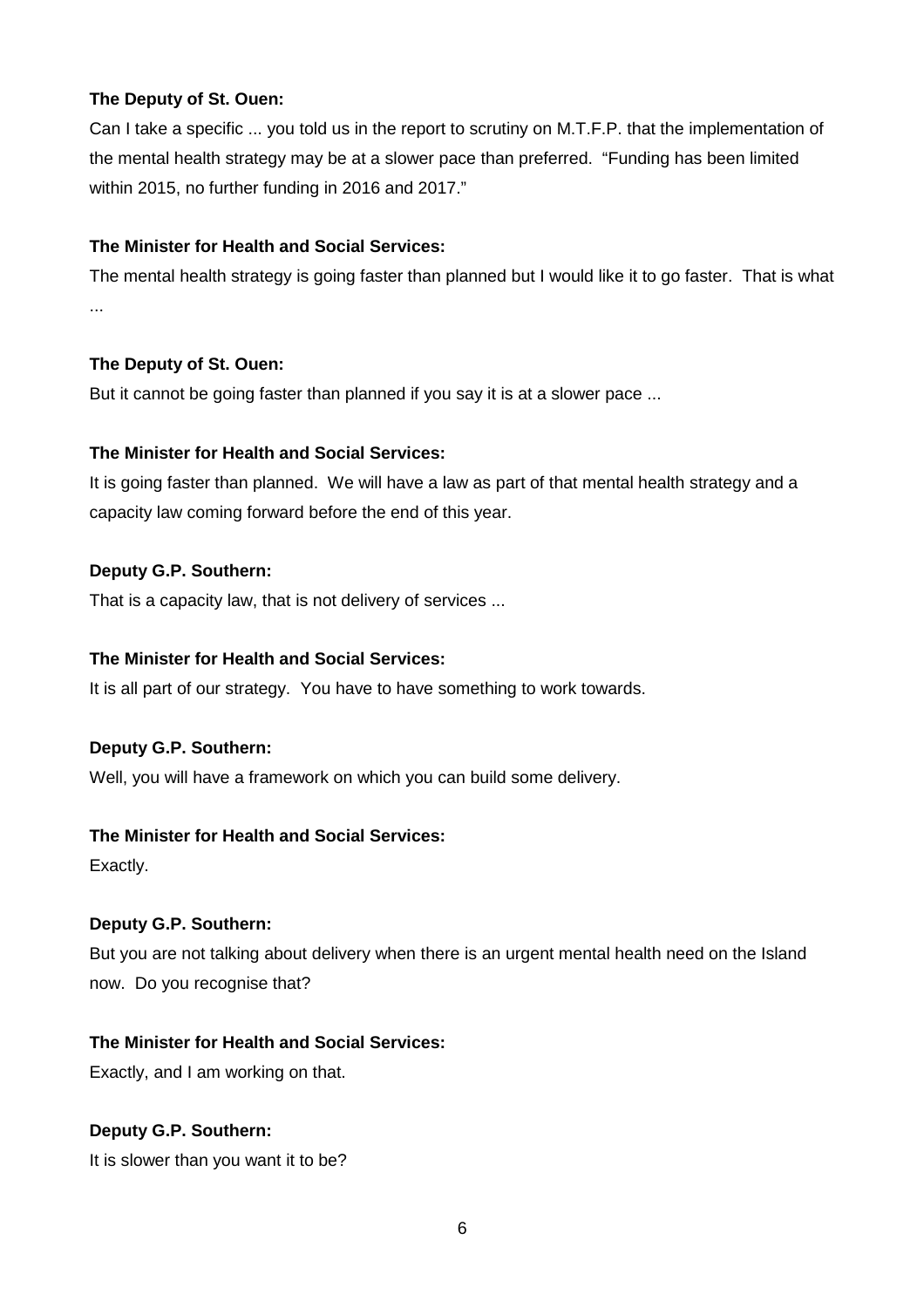I would love it to be quicker but you have to make sure you do it properly.

#### **Deputy G.P. Southern:**

According to your figures ...

#### **The Minister for Health and Social Services:**

You do not pay for service ...

## **Deputy G.P. Southern:**

... you are saying we stuck at 2015 funding rather than 2016.

#### **The Minister for Health and Social Services:**

No, no.

## **Chief Executive Officer:**

Minister, would it be helpful if we did say what we are doing on mental health developments in 2016.

## **The Deputy of St. Ouen:**

I recognise work is going forward but is it the case that further expenditure was planned in 2015, 2016 and 2017 and that further expenditure is no longer available?

## **The Minister for Health and Social Services:**

It is available at a different time, at our request. Because we knew we could not deliver it in that time. There is no point in sticking money in the bank and saying: "I have got my money."

#### **The Deputy of St. Ouen:**

So it is a choice, is it, that you deferred this expenditure and it is not going to be spent in 2016, 2017?

## **The Minister for Health and Social Services:**

Let us tell you what we are doing, and it is about being realistic, Chairman, about what can be delivered.

#### **The Deputy of St. Ouen:**

So we are spending all that we need to on mental health for the next 2 years, is that correct?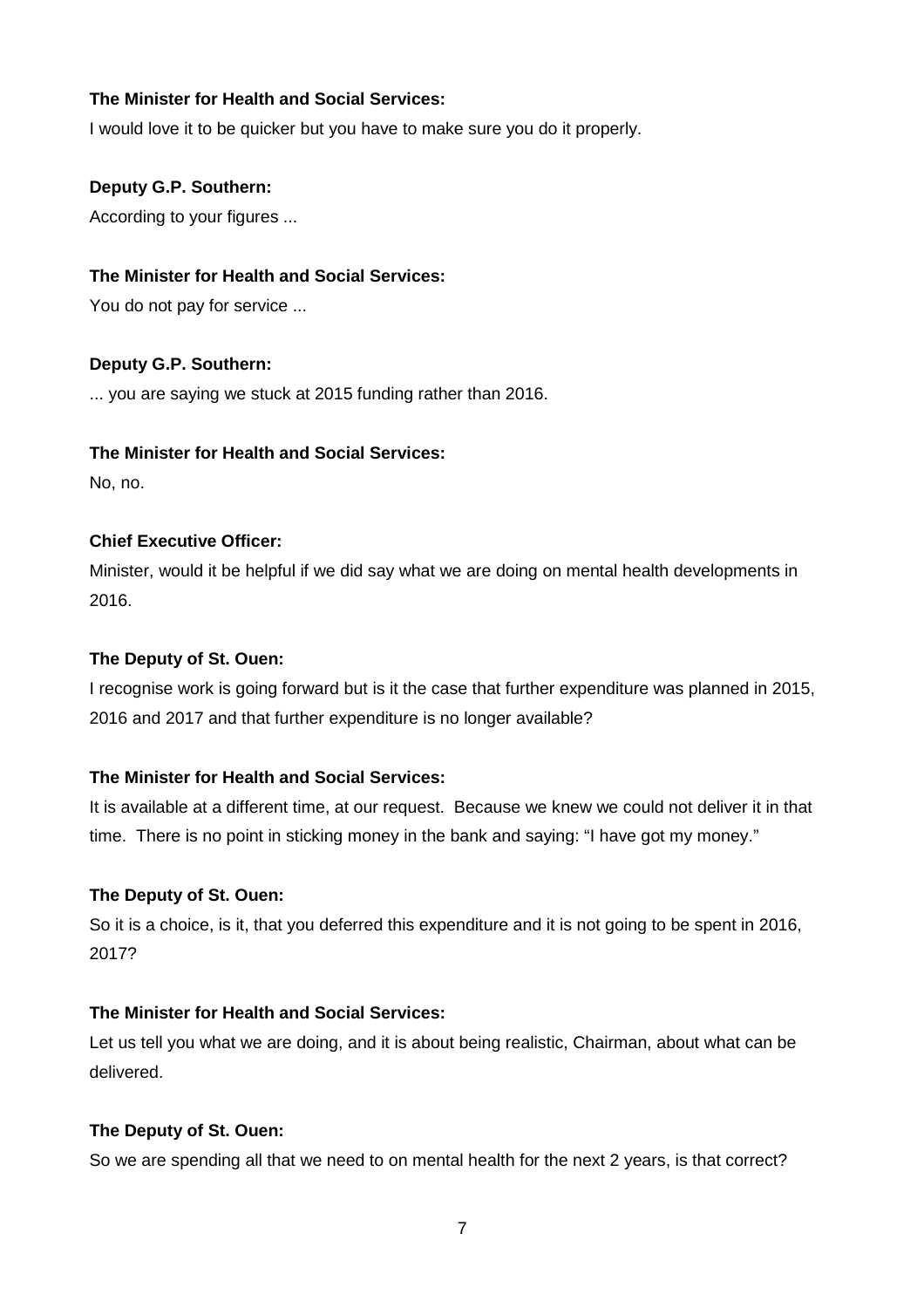We are spending all that we are capable of spending.

#### **Deputy G.P. Southern:**

If I could just pin you down to an example. For example, the easiest way not to spend money in a year is to put off recruiting somebody. Has there been jobs not created in order to save the money this year and stick to the 2015 budget rather than 2016?

#### **The Minister for Health and Social Services:**

I do not know the answer to that question.

#### **Deputy G.P. Southern:**

Do we know?

#### **Director, Finance and Information:**

The simple answer in terms of 2015 is it is simply a matter of the timing of recruitment, some of which relates back to the Minister's point about capacity to bring some of these services ...

#### **Deputy G.P. Southern:**

So you deferred recruitment?

#### **Director, Finance and Information:**

So, for example, there may be a post that we initially planned to recruit in February, which is now recruited in June, for example. Some of which will be driven by the recruitment market ...

#### **Deputy G.P. Southern:**

Some of which will be delivered by choice, we can delay that to save that money.

#### **The Minister for Health and Social Services:**

It is not that simple.

#### **Director, Finance and Information:**

It is about the timing of the implementation of recruitment which is impacted by many, many issues, it is not driven by just one particular issue.

#### **Deputy G.P. Southern:**

So this is happenstance that it will save you some money?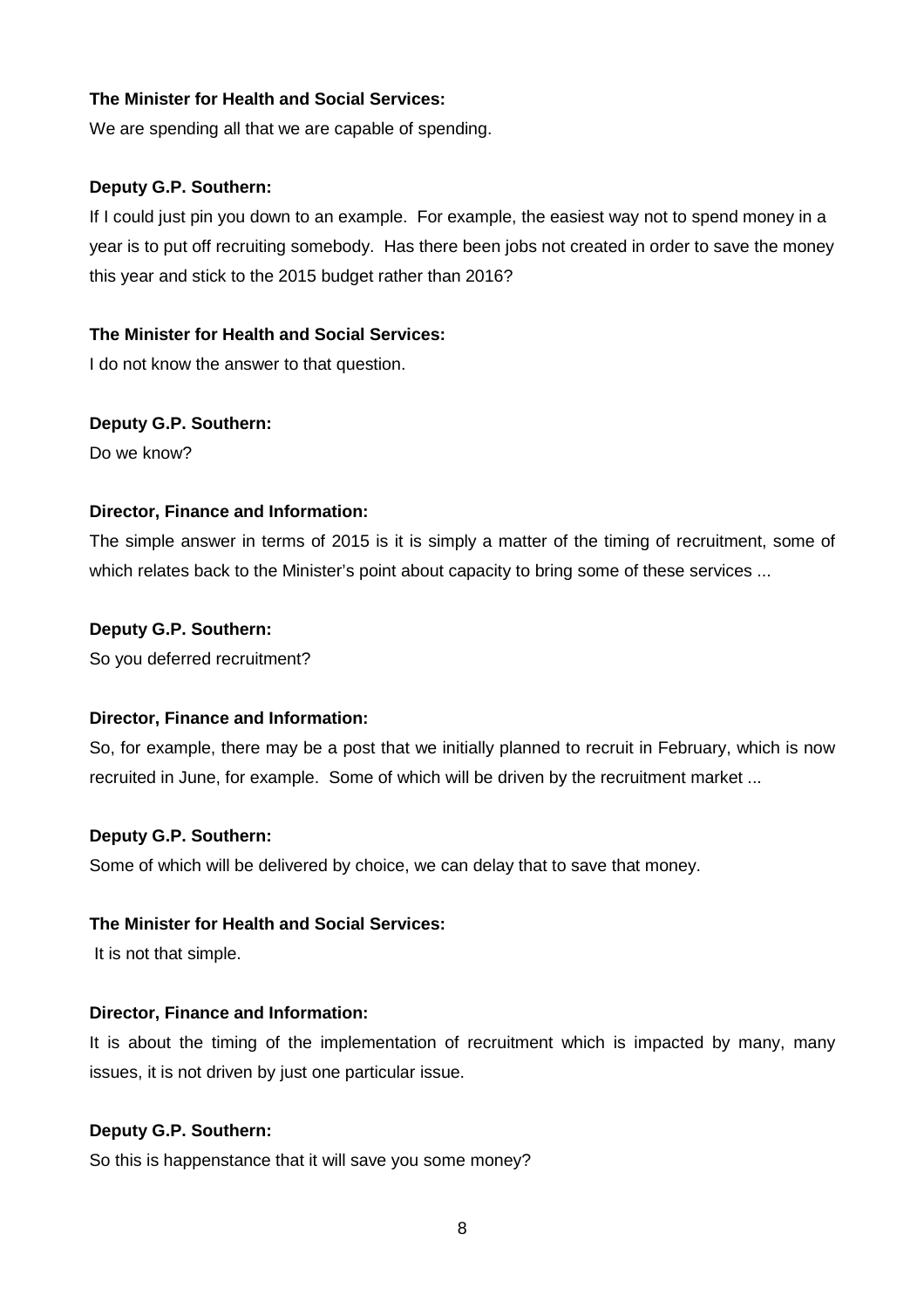#### **Director, Finance and Information:**

No, it is a whole range of issues. If you go back to the initial plan for 2015 when the 2 per cent reduction in budget was agreed by the Assembly in the budget in December last year, that required some changes and rephasing of our plans across the service.

#### **Deputy G.P. Southern:**

So initiatives and staffing have been deferred or delayed in order to stick within the envelope?

#### **Director, Finance and Information:**

There were a whole range of actions that were taken which is ...

#### **Deputy G.P. Southern:**

Is that the case, that actions and changes and staffing has been deferred in order to stick within the funding outwork. You are making slower progress than you wanted to, is that case?

#### **Chief Executive Officer:**

I do not think it is quite as simple as that. I can see where you are coming from but one of the things that I think that we did learn in the first M.T.F.P. was that it was quite hard to spend the money that we were given. Some of that is to do with us scaling up and having the capacity to do it, but a lot of it is about the system's ability to make change happen, not just with only the Health Department but third sector organisations we work with, a whole raft of people including primary care are all leading to change as we implement our new strategy. You have all recognised that it is a whole system change that we are doing. We did find at times through the first 3 years that we could not spend what we have been given, not because anybody was deliberately doing anything to stop it, but because people just could not work at that pace. Not just physically putting out advert for jobs but people being able to plan what the service needed to look like, recognised the service needed to change. There is a lot of people involved in changing this system and we have to work at a pace that they are all able to work with. The job that Rachel and her team do as commissioners is to try and accelerate that by bringing evidence to bear and all of those things. So I think it is quite legitimate to say: "What is it we are trying to do in 2016 and can we do it all?" Because given that money is very, very tight, for us to say we want X and then not spend some of it - not deliberately not spend but not be able to spend it - would not be right either. So what we have had to try and do is balance what do we realistically think we can do. But there is expenditure being planned 2016 in mental health services and we can tell you what those are if you would be interested in knowing.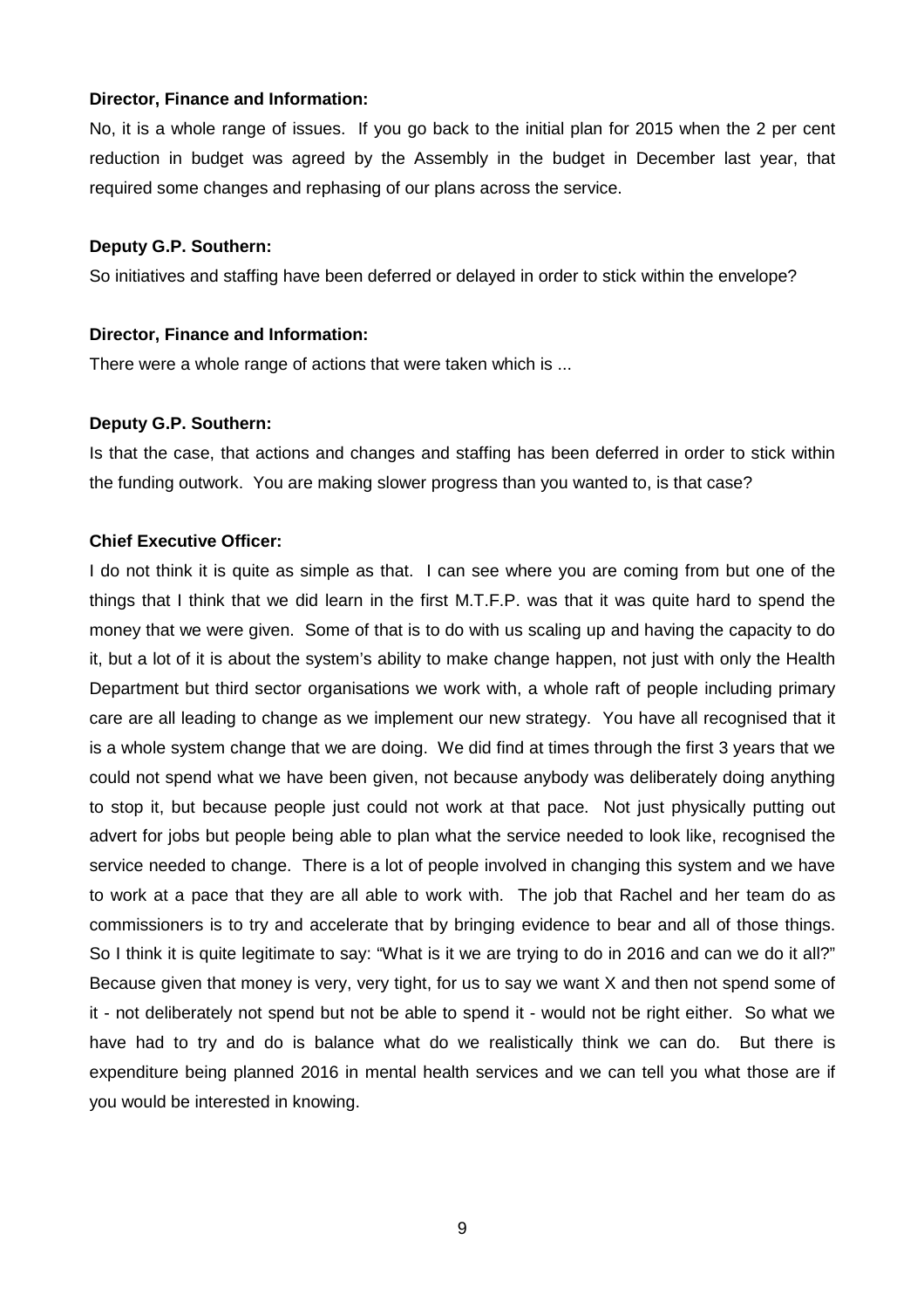#### **Director, System Redesign and Delivery:**

It is important to recognise, as the Chief Executive says, that the individuals that are driving these changes in the services are the people that are also delivering care. So there is a balance of people of do you take people away from services in delivering the care and focus them on planning care, which means that there is then less capacity, less appointments, less services for those people that need them. So there is a real balance to be taken here to help people to move at the right pace, because we do want these services and we want them as quick as possible, but without distracting people from being able to also deliver the care that Islanders need, which has to happen at the same time. The last thing we want to do is bring in more ... lots more managers and lots more planners, lots more people who are not delivering care to drive forward changes if the system is not quite ready to move at that pace. We talked about Alder Hey, Canterbury New Zealand is often held up as one of the best examples of whole system change, it took them 10 years to get there. We have delivered and we have managed to do an awful lot in just the first 3 years. Islanders are now telling us that they are seeing the benefit from things like rapid response, re-ablement, being able to be looked after in their own homes instead of the hospital. But these changes are fundamental in the way that people are delivering care. You have to move at the right pace for people. If you impose something, big bang, really quickly it goes wrong really quickly.

#### [09:45]

That puts people's safety at risk and that is the last thing that we want.

#### **The Deputy of St. Ouen:**

Okay, I understand the point you are making but P.82 was agreed in 2012, I think, so there must have been a plan that was chartered out at that time to have all this in place by certain times. So as the programme is adjusted ... now is all this recorded? Is this plotted out?

#### **The Minister for Health and Social Services:**

Of course.

#### **Director, System Redesign and Delivery:**

Yes.

#### **The Deputy of St. Ouen:**

Okay, yes, I would expect it. So is there something that is available to us as a panel so that we can understand how progress is being made.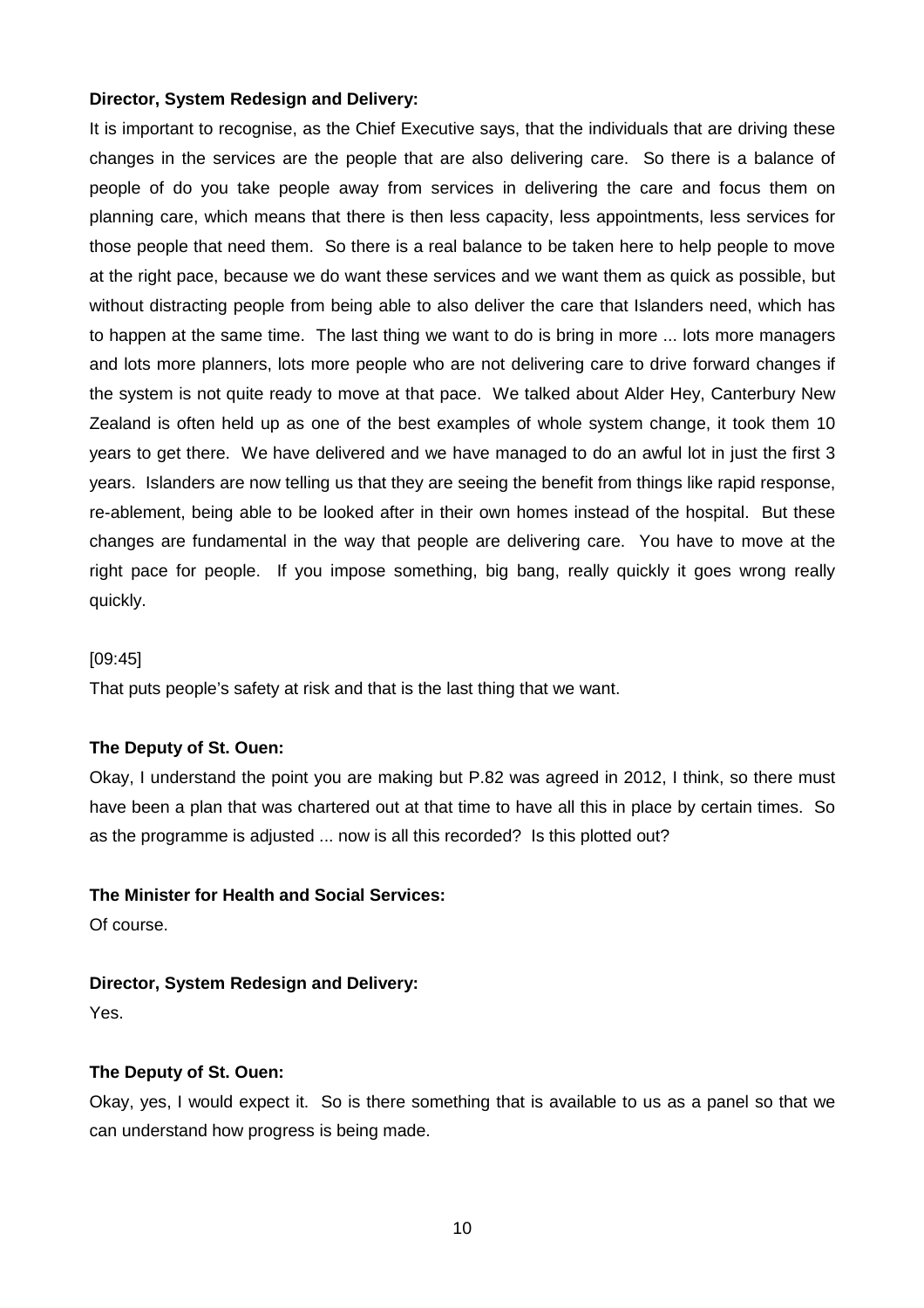I do not see a problem with that.

#### **Director, System Redesign and Delivery:**

Absolutely. You probably saw the response we put to Deputy Vallois' question around what is happening at the moment, what is happening at the end of phase 1, which is the first 3 years.

#### **The Deputy of St. Ouen:**

Yes, I did. Yes, but that did not say whether you were on time with what you were doing or whether it was real or late, it did not say how it compared with what was originally planned.

#### **Director, System Redesign and Delivery:**

Yes, we can make that information available, that is not a problem. I think this has come out quite strongly in the discussion we just had, we have to keep a check on the pace of service changes and with the best will in the world what you planned 4 years ago now will not come to fruition exactly as you planned it. We have to keep a check on how fast we are going, where we are prioritising, where we are putting investment in and how we are helping services to deliver and to develop as the world changes around us. That is what we have been doing, working with stakeholder across the system. There have been some areas where we have put in priority investment to meet the immediate needs. So, for example, you talked about mental health. In adult mental health, we have put in priority investment in terms of the liaison between the hospital and the community, to help to identify those people in the hospital who have mental health problems and help to bring them out into the community. We have not implemented all of the older adult's mental health changes that we had planned 4 years ago but we are well on track with getting those up and running in totality for 2016. So the priority ... all of the services have had investment that we planned, not all of them have had all of the investment that they have planned because we have to make sure we are moving at the right pace. We have to keep that under review all the time to make sure that we are not just slavishly following down a path that we thought was right 4 years ago and not checking that we are still on the right track.

#### **The Deputy of St. Ouen:**

Yes, I understand. Minister, can I ask, are there any areas where we may be at risk as a result of reordering the planning of P.82?

## **The Minister for Health and Social Services:**

If I thought the risk was ... there is always risk, but if I thought the risk was unacceptable then we would have found another way of doing it. But, you know, do not be under illusion ...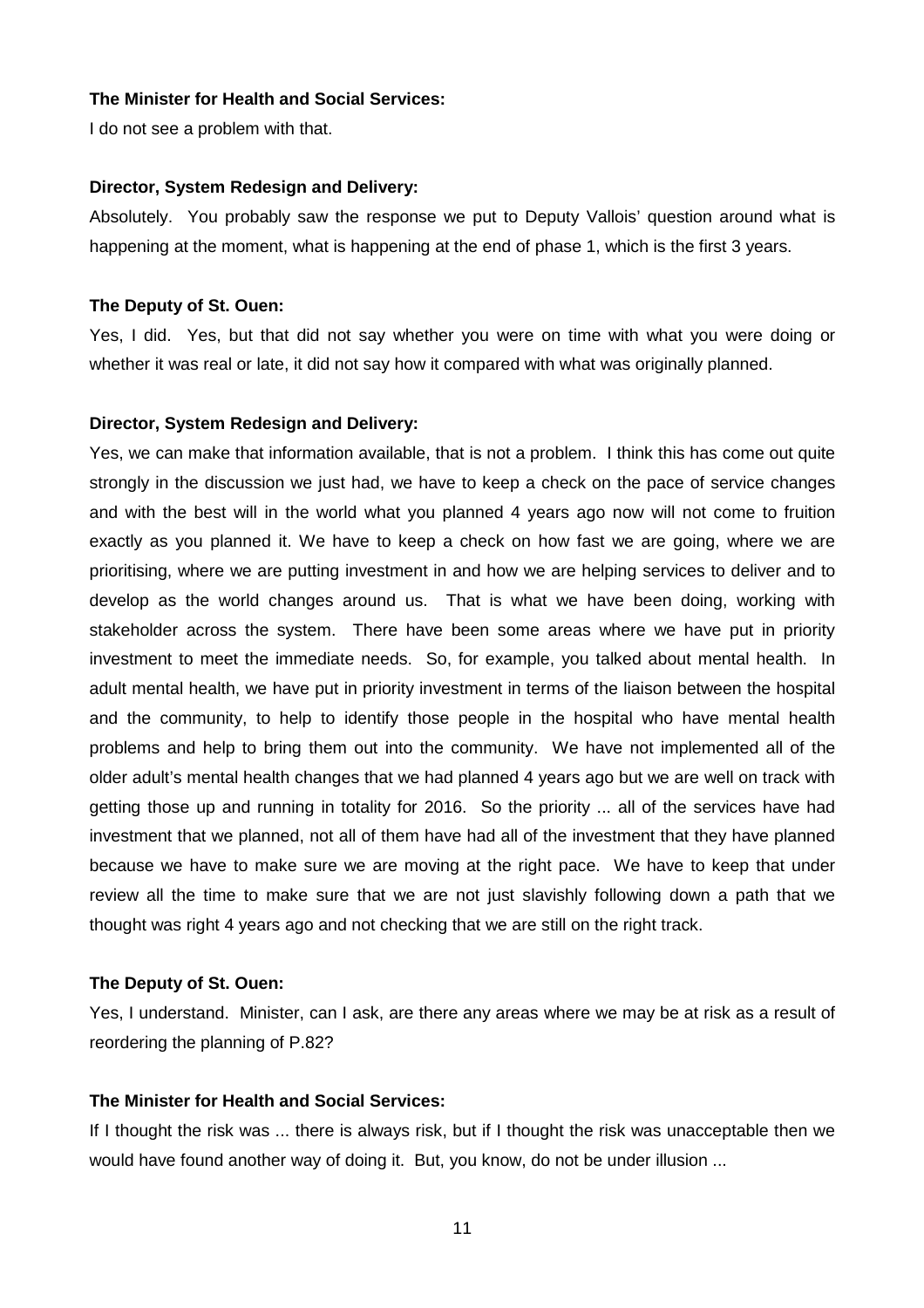Where are the greatest pressures?

#### **The Minister for Health and Social Services:**

In our services?

#### **The Deputy of St. Ouen:**

In the delivery of our healthcare services.

#### **The Minister for Health and Social Services:**

I will let the officers answer that but I mean where are they not would be probably better.

#### **Chief Executive Officer:**

It is true to say there are always desirable things we could do across every single aspect of the services that we provide. What we did do in looking at our rephasing is very much prioritise the key risk areas. So we have maintained investment in children's services, we have maintained investment in mental health services, not at perhaps some of the levels for mental health that we would have perhaps liked but, as we have already explained, there are issue about getting lots of money and then not physically being able to spend it, which is just as bad. We have also looked at prioritising the first sets of changes we need to make in the hospital to create a way of working in acute services that will match eventually the new hospital that we will hope we will get built. The biggest risk we undoubtedly carry day on day, day in day out, year on year is the fabric of the hospital and the quality of the hospital environment that we work very, very hard to keep safe but is increasingly becoming the issue that needs to be resolved and resolved quite urgently now. So obviously we hope to have decisions made in those areas.

#### **The Deputy of St. Ouen:**

Okay, well we are not really going to delve into the hospital site today.

#### **The Minister for Health and Social Services:**

I am so relieved about that.

#### **The Deputy of St. Ouen:**

There has been so much discussion. Right, okay, we await with great interest what you are going to suggest at the end of the day.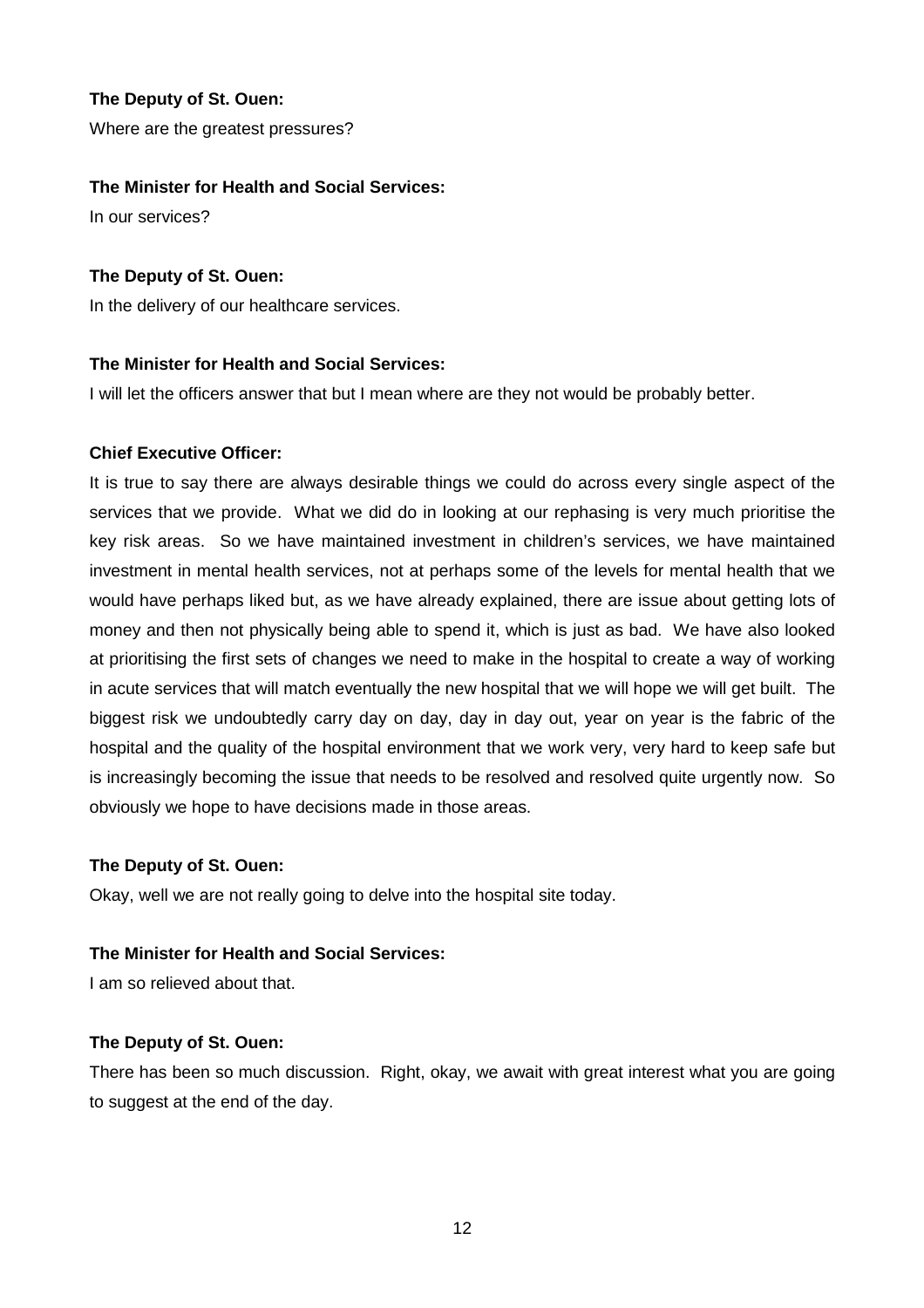#### **Deputy G.P. Southern:**

On page 82 of the annex to the M.T.F.P. you talk about phasing the continue service transformation set out in P.82 in 2012 and making savings by managing staff turnover and vacancies in order to deliver staff savings. Have you got a figure for what staff savings you have already managed in terms of 2015 and 2016 savings?

#### **Director, Finance and Information:**

In terms of 2015, the staff savings we have made are within non-calendar(?) and result in a saving in the staff budget just through natural turnover because where there is a gap between somebody leaving and somebody starting we always cover ourselves very carefully because we need to cover that gap. So historically with a nursing post that would be covered because it is a nursing on ward for example so you need to staff the ward. If it is an administrative post we probably would not cover that. So we obviously extract some savings through that mechanism. That is what we have done in 2015. The levels are not dissimilar to previous years. In terms of moving forward into 2016 we are still working up our plans. Obviously the States has done its voluntary redundancy scheme, some of our staff are in for that and some have been approved. Where there are redundancies we will not be replacing them as posts. I do not have that number to hand. But those are the only cumulative posts ...

#### **Deputy G.P. Southern:**

Are saying where those are redundancies, so are they services that no longer being delivered?

#### **The Minister for Health and Social Services:**

Or being delivered in a different way.

#### **Director, Finance and Information:**

Where that post is no longer required to deliver services. That is part of the definition of being able to make a person redundant.

#### **Deputy G.P. Southern:**

Have you any idea what savings those entail?

#### **Director, Finance and Information:**

I do, but I do not have the figure with me.

#### **Deputy G.P. Southern:**

You can supply it? Okay. Can I turn on to paragraph 3 of your annex and talk about the 12 points on that page, which I have asked you about in question time previously? Let us try and explore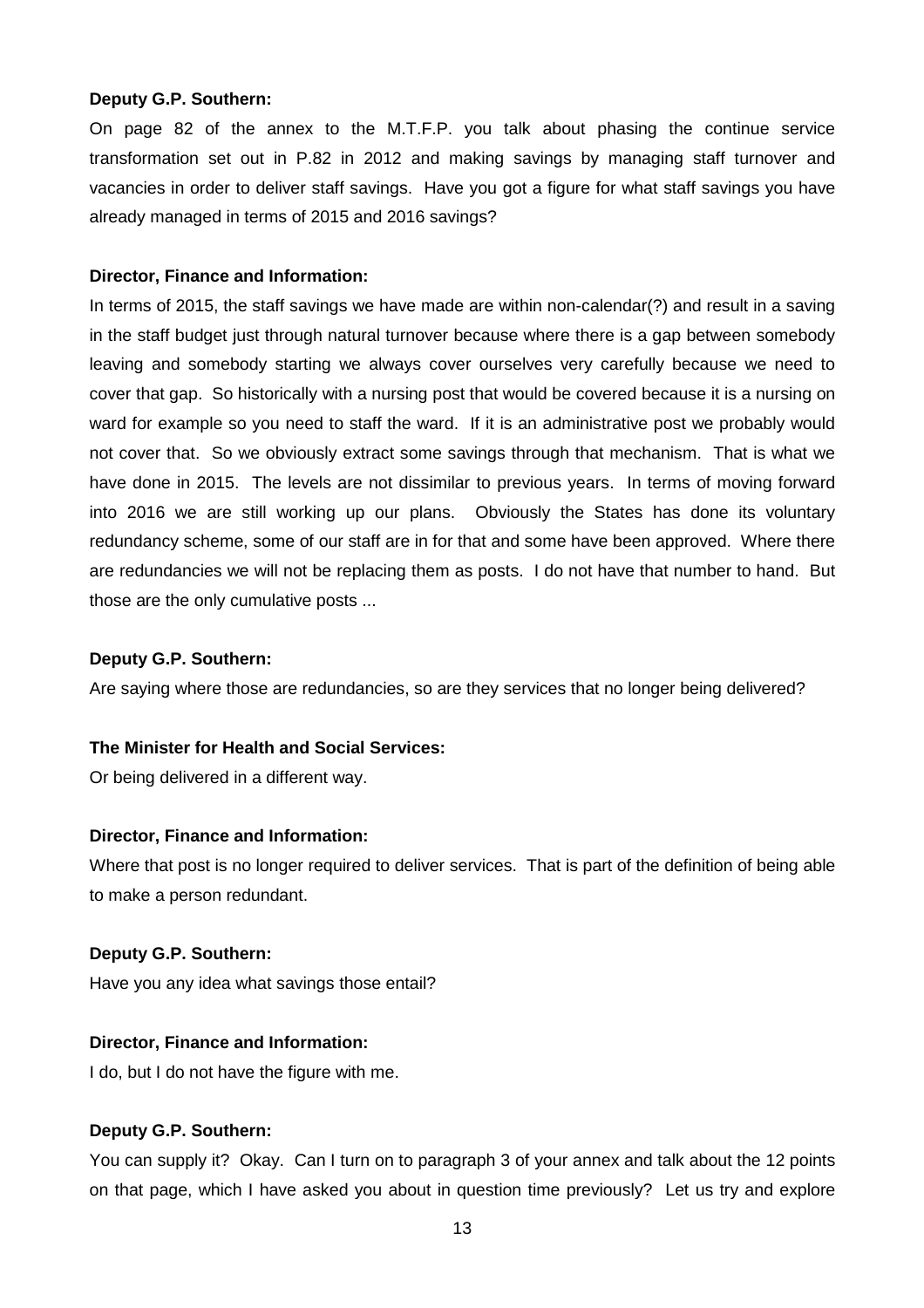some details. "In total the department would deliver £7.6 million of savings in 2015/2016." For example, let us pick on one, it is an old chestnut, reviewing the provision of patient transport services.

#### **The Minister for Health and Social Services:**

Yes, and that the widest ...

#### **Deputy G.P. Southern:**

What review is that? What is your thinking there?

#### **The Minister for Health and Social Services:**

Well, it is right to review it and that would be in the context of all travel. Travel off the Island and patient transport within the Island. I think it is right to challenge that because what we should be doing is concentrating on what people can do, not what they cannot do. I will give you an example, and it is a real example and it is about me. I had a fairly minor operation on both legs but very debilitating, it is quite minor, you are only in day surgery, but I could not walk without crutches for a month. Now, I could have had patient transport or I could, in my case, have got on the bus if my physio appointment fitted with the bus timetable. They did that, they arranged my physio appointment around the bus timetable. We want patient transport to be there for those that really need it. I can produce evidence, and I do not mind saying it in public, where we have dropped somebody home, they have gone indoors, got the keys to the car and gone shopping. That is not what patient transport is about.

#### **Deputy G.P. Southern:**

Is that the norm?

#### **The Minister for Health and Social Services:**

It has happened. I do not know whether that is the norm.

#### **Deputy G.P. Southern:**

Is that not the exception?

#### **The Minister for Health and Social Services:**

No, I do not think it is that exceptional.

#### **Deputy G.P. Southern:**

Could you go on to the detail?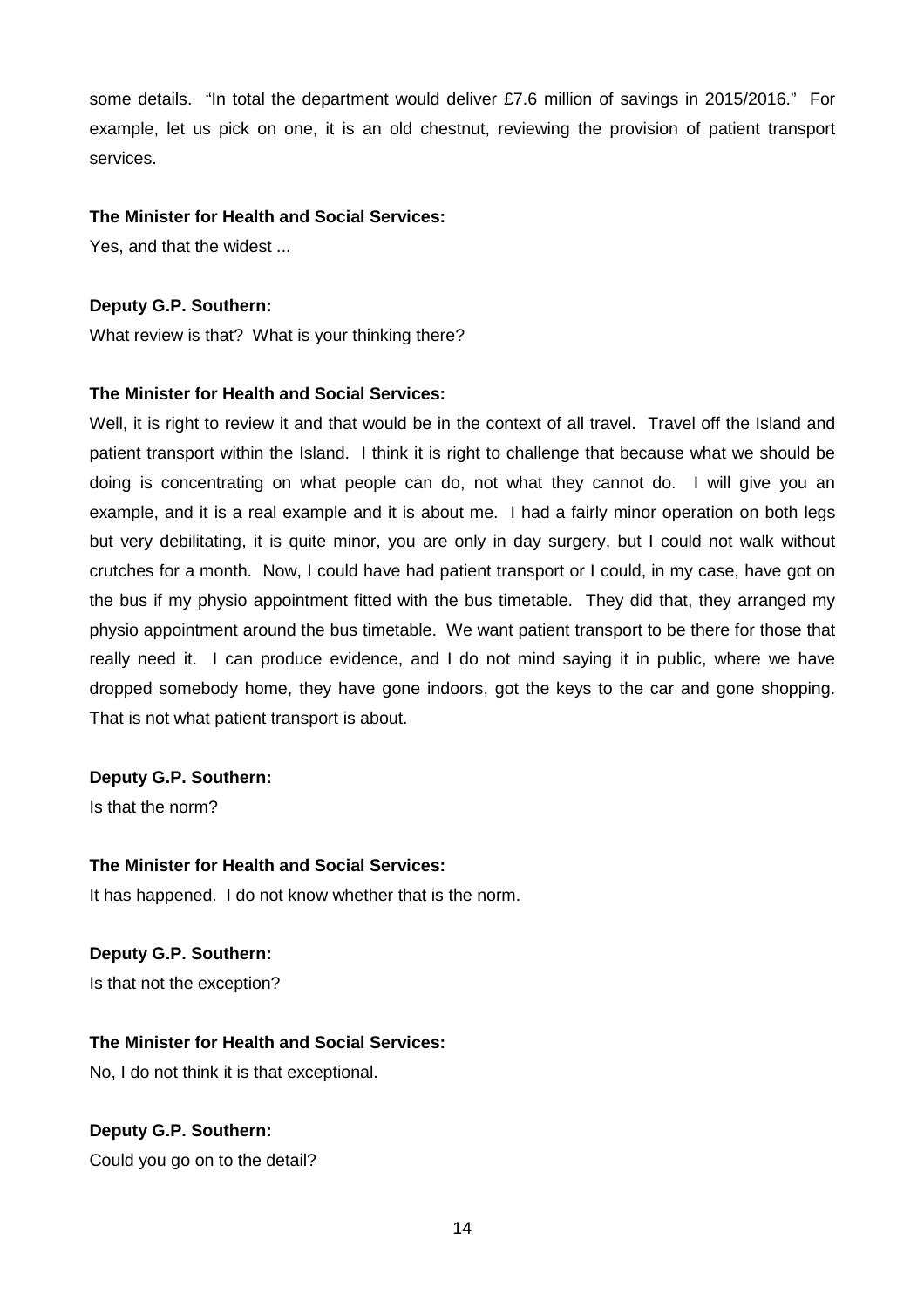So it is right to review it, and it is also right to look at whether people should make ...

#### **Deputy G.P. Southern:**

How you are reviewing the provision of patient transport services.

## **The Minister for Health and Social Services:**

We are looking at it. Officers are looking at it at the moment. Who is using it? Do they need to use it? Can we deliver the service in a different way? If they do need to use it, should they be making a contribution to the cost of it?

## **Deputy G.P. Southern:**

So you want to be charging?

## **The Minister for Health and Social Services:**

I said "should they". I did not say want to be, should they.

## **Deputy G.P. Southern:**

Should they? That question has not been resolved and the savings not ... there is no actual saving on there?

#### **The Minister for Health and Social Services:**

Well, savings in these sort of things about reducing waste, about doing things more effectively, about reducing administration, they are dynamic. That is something that good managers do all the time. We will deliver. Those 12 areas on that page, they are not exclusive or exhaustive, there will be other areas of opportunity.

#### **Deputy G.P. Southern:**

However, we have to vote shortly as an Assembly on plans for 2016 through to 2020.

## **The Minister for Health and Social Services:**

To reduce our expenditure by 12 million overall.

#### **Deputy G.P. Southern:**

When we do not know how much or what is being proposed on particular ...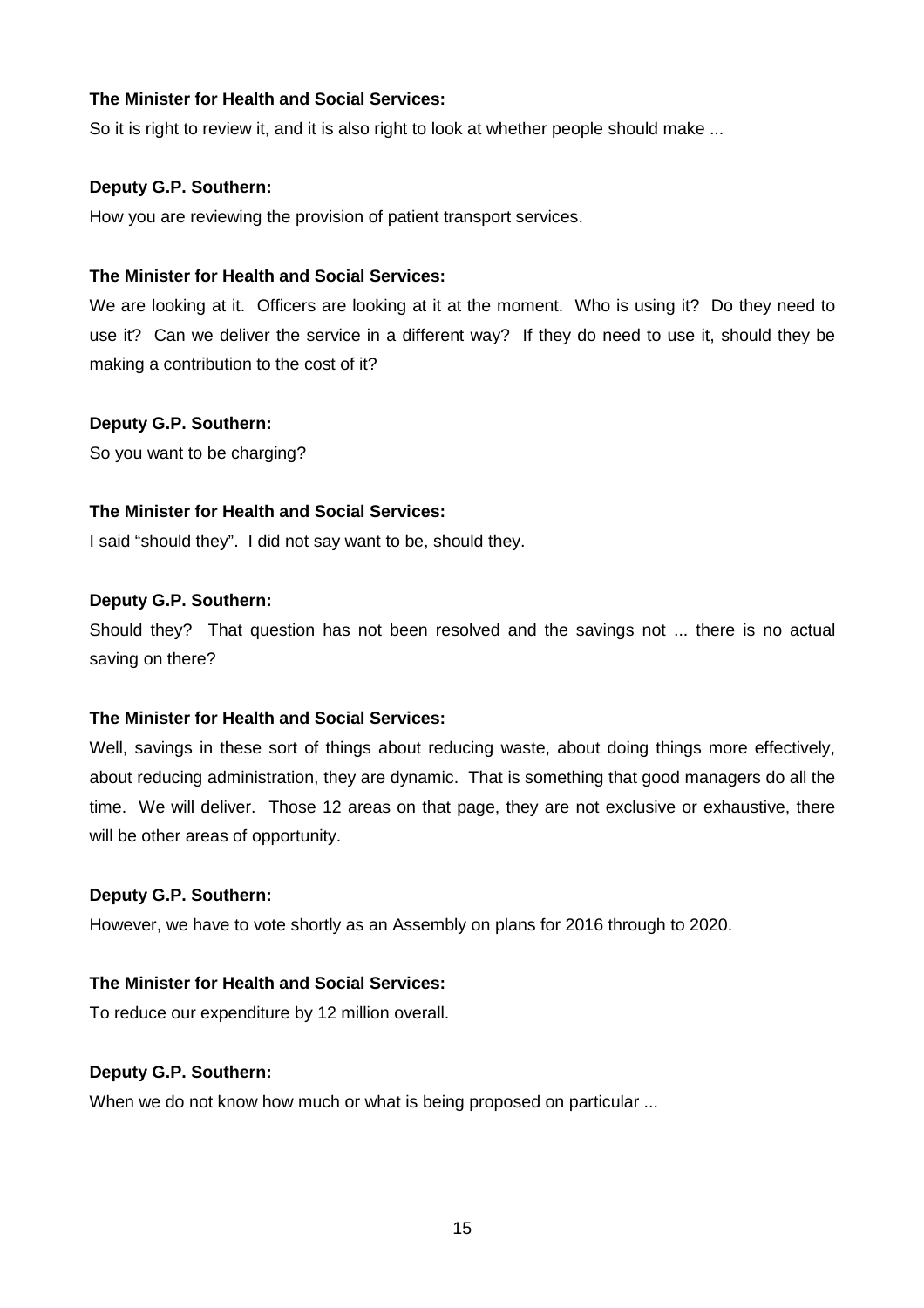That is operational. That is operational. We are committing to reduce waste, reduce duplication, cut out administration and review services.

#### **Deputy G.P. Southern:**

Review the provision of patient transport services?

#### **The Minister for Health and Social Services:**

Yes, why not?

#### **Deputy G.P. Southern:**

But we do not know what they are and yet in a matter of days we are going to vote on those actions and those savings.

#### **The Minister for Health and Social Services:**

You are not voting specifically, but those are examples of what we are doing.

#### **The Deputy of St. Ouen:**

One of the 12 in the list, Minister, is to reduce patient travel subsidies, so we would be voting to reduce and that decision seems to have been taken so what changes are being made to patient travel subsidies?

#### **The Minister for Health and Social Services:**

Perhaps reduce is a ... yes, actually it is ...

#### **The Deputy of St. Ouen:**

That is the word you use.

#### **The Minister for Health and Social Services:**

No, hang on, hang on, it probably is the right word. We might be able to purchase the way that we help patients travel differently, which is something we are working on. We also want it fairer, whereby some people are paying - you know, who might just be over the line - for everything, they get no support and some people get all of the support. So we are looking at that at the moment and I do not want to go into detail, I do not want to build up people's hopes but the sort of thing we may look at is whether there will be a cap to the cost to an individual who has to go time and time again. Where we purchase ...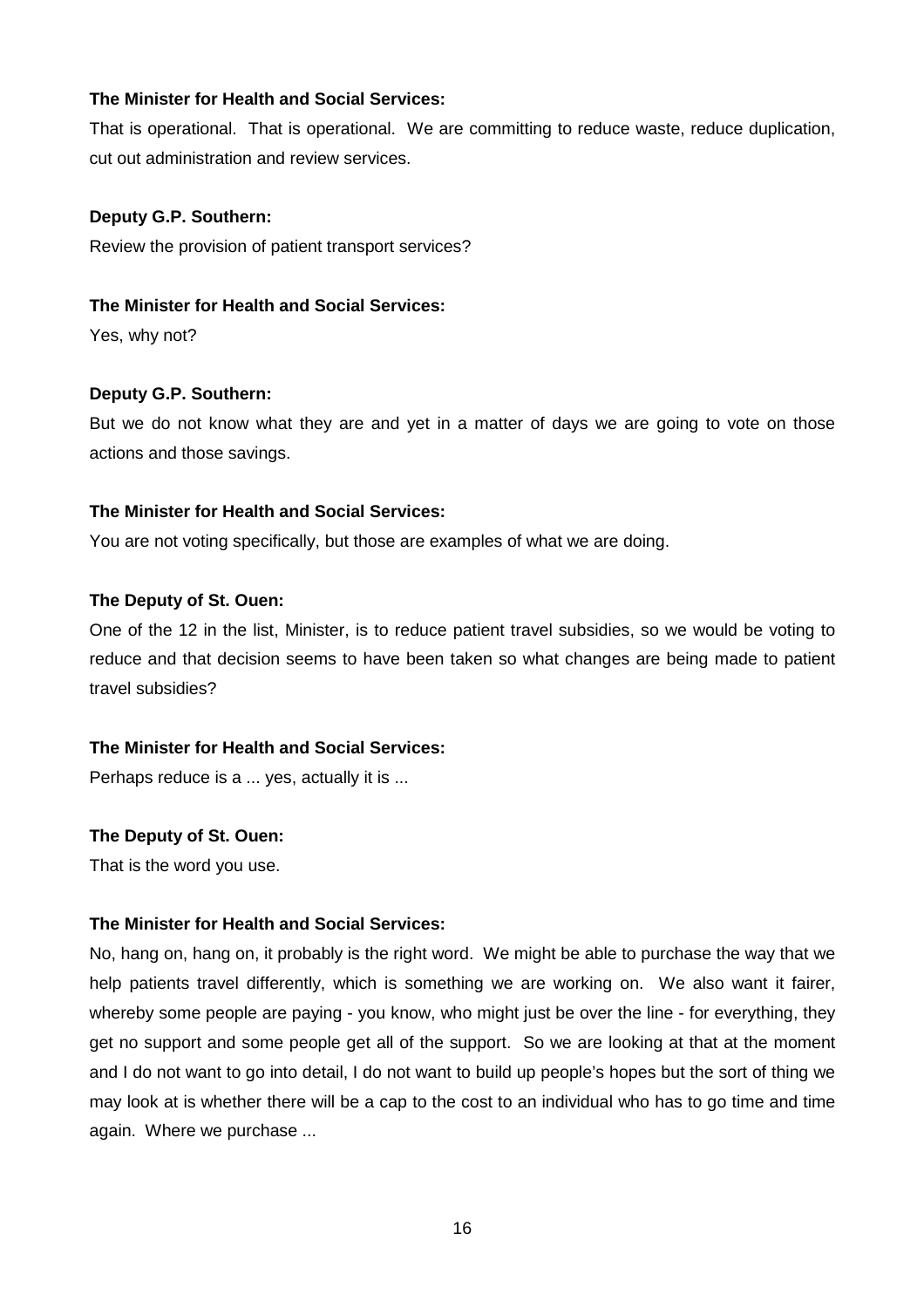It seems to me, Minister, it has been looked at because the decision is there to reduce patient transport.

#### **The Minister for Health and Social Services:**

We are looking at it. We can purchase cheaper flights, those are the sort of things. It not all negative, you know, some of it actually is about helping patients appropriately.

#### **Deputy G.P. Southern:**

That is a new definition of the word "reducing" but never mind.

#### **The Minister for Health and Social Services:**

Well, we reduce the cost of some of our surgery by moving from a London hospital to John Radcliffe. Now, I would hold up John Radcliffe as one of the centres of excellence of we are getting clinically as good as, if not better, a result for the patient and yet we are paying less. That is reduction but it is not reduction in service.

#### **Chief Executive Officer:**

We can also reduce by bringing work back from those centres where we now have the capacity and the skill sets on Island to do it. So there are a lot of different ways we can do that.

#### **The Deputy of St. Ouen:**

So it is being done by reorganisation of services rather than a cost to a patient needing to travel out of the Island?

#### **The Minister for Health and Social Services:**

I think we will come up with a - the way we are working, and still working on it, it is still under formation - fairer system.

#### **The Deputy of St. Ouen:**

I do look forward to seeing that because it is something that is close to the heart of people who are faced with an emergency suddenly, or an illness in the family and then they have to ...

#### **The Minister for Health and Social Services:**

But as the Chief Executive says, the more we can do on Island safely and appropriately the better that is as well.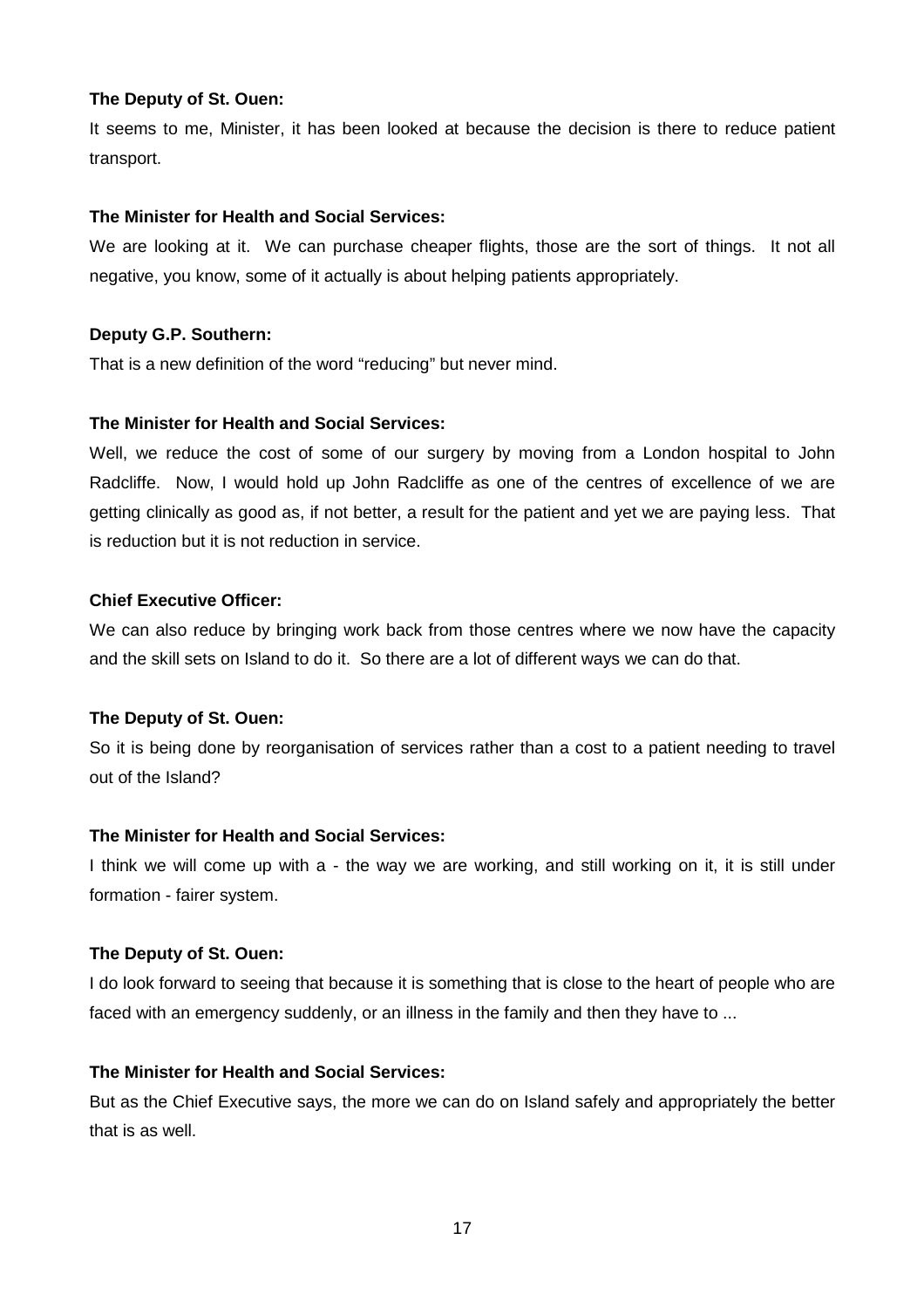Yes. Okay. Minister, can we ask you about the health charge? This wonderful 2 words that is meant to be our saviour and has a remarkable lack of detail in the M.T.F.P. yet it is meant to raise £35 million and what is this health charge going to be, Minister?

#### **The Minister for Health and Social Services:**

As I told you before when we discussed it, Chairman, that is something that the Minister for Treasury is working up and that is one of the single reasons why we do the Medium Term Financial Plan in 2 parts. We do not know what it is going to look like yet. I have a private view and I am not going to share it today because it is not the policy. The Minister for Treasury is working on it. It will be a mixture, of course, of charges made from earnings maybe and some appropriately - where it is appropriate to do it - user pays. But more than that I do not know because the Minister for Treasury knows what is required, that is what he is going to bring back in the second part of the Medium Term Financial Plan. Obviously we will be involved in those discussions but we are not in a position to do that yet. We are genuinely not hiding anything. It has not advanced yet.

#### **The Deputy of St. Ouen:**

But this is part of your budget and I cannot imagine that the Minister for Treasury has not shared with you how your budget is going to be raised.

## **The Minister for Health and Social Services:**

He has not yet.

#### **The Deputy of St. Ouen:**

Are there no working papers putting forward ideas as to how this ...

## **The Minister for Health and Social Services:**

No.

## **The Deputy of St. Ouen:**  ... money could be raised?

## **The Minister for Health and Social Services:**  No.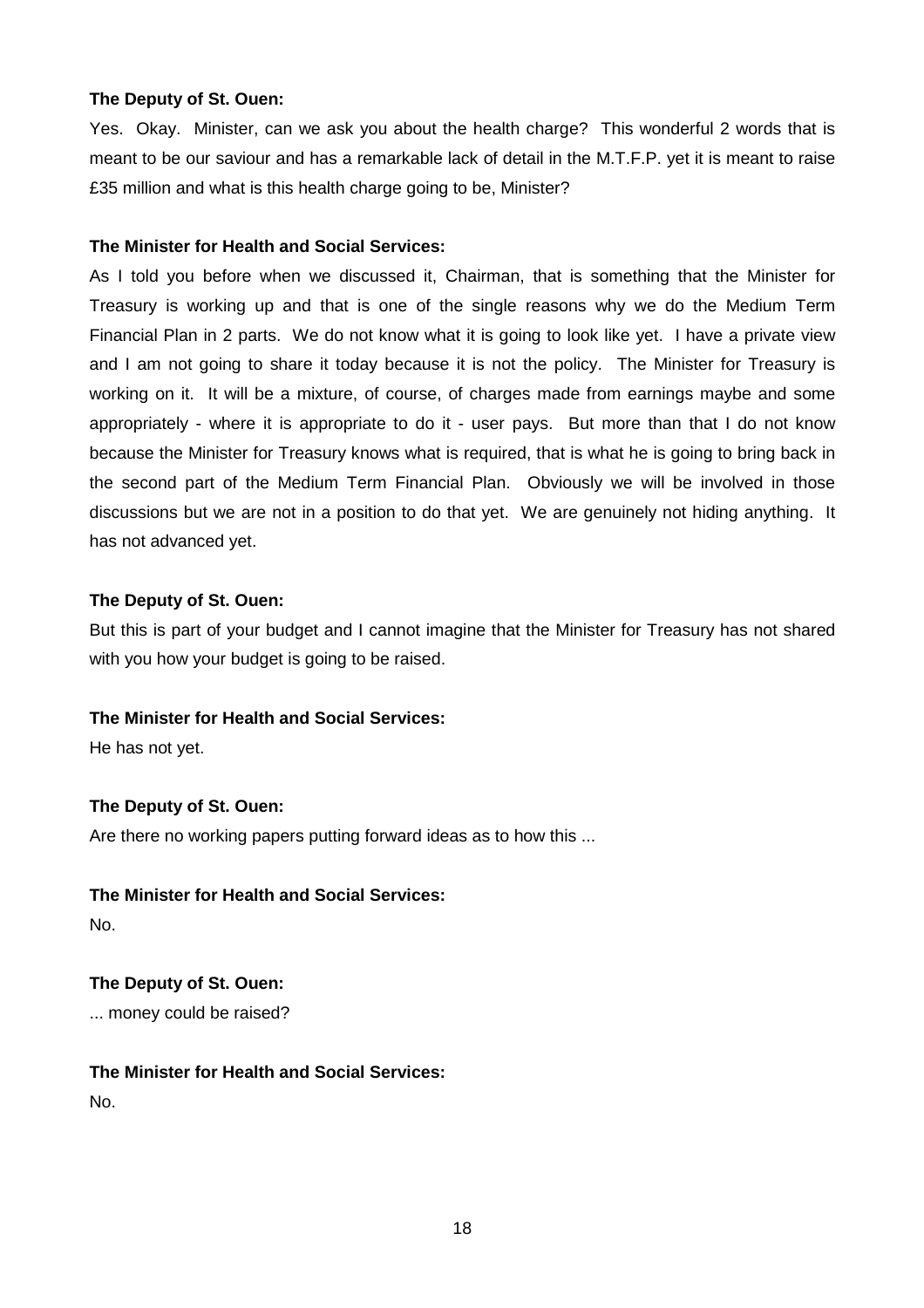At the very basics, Minister, has any thought been given to an insurance plan rather than a charge?

## **The Minister for Health and Social Services:**

These are questions you need to ask the Minister for Treasury and Resources.

[10:00]

## **The Deputy of St. Ouen:**

But these are questions about raising the budget needed for Health?

## **The Minister for Health and Social Services:**

Exactly, that is the Minister for Treasury and Resources' job. My job is to make bids for the money I need to provide the services I need and to ensure that it is used appropriately and effectively. The Minister for Treasury and Resources' job is to get those funds for me. So those are questions you need to ask him.

## **The Deputy of St. Ouen:**

Have you got any views, Minister, on the insurance system?

## **The Minister for Health and Social Services:**

I have, they are private, they are not policy and I do not wish to discuss them at the present time. But it is something that the Minister for Treasury and Resources and I will discuss in time but he has to come up with the plan. It is not my job to come up with the plan.

#### **Deputy G.P. Southern:**

Are you content that he has not come up with a plan yet?

## **The Minister for Health and Social Services:**

I know that he has been incredibly busy on the Medium Term Financial Plan, working on the budget as well because although people might think you pull it out of the back pocket on budget day, you do not. He has been incredibly busy looking at things like that and that is the whole reason why on this occasion the Medium Term Financial Plan has been split. We will be working on it fairly soon. I will have my views given to the Minister for Treasury and Resources but the decision on which way goes will be one for the Council of Ministers, but the decision on what goes before the Council to discuss will be the Minister for Treasury and Resources'.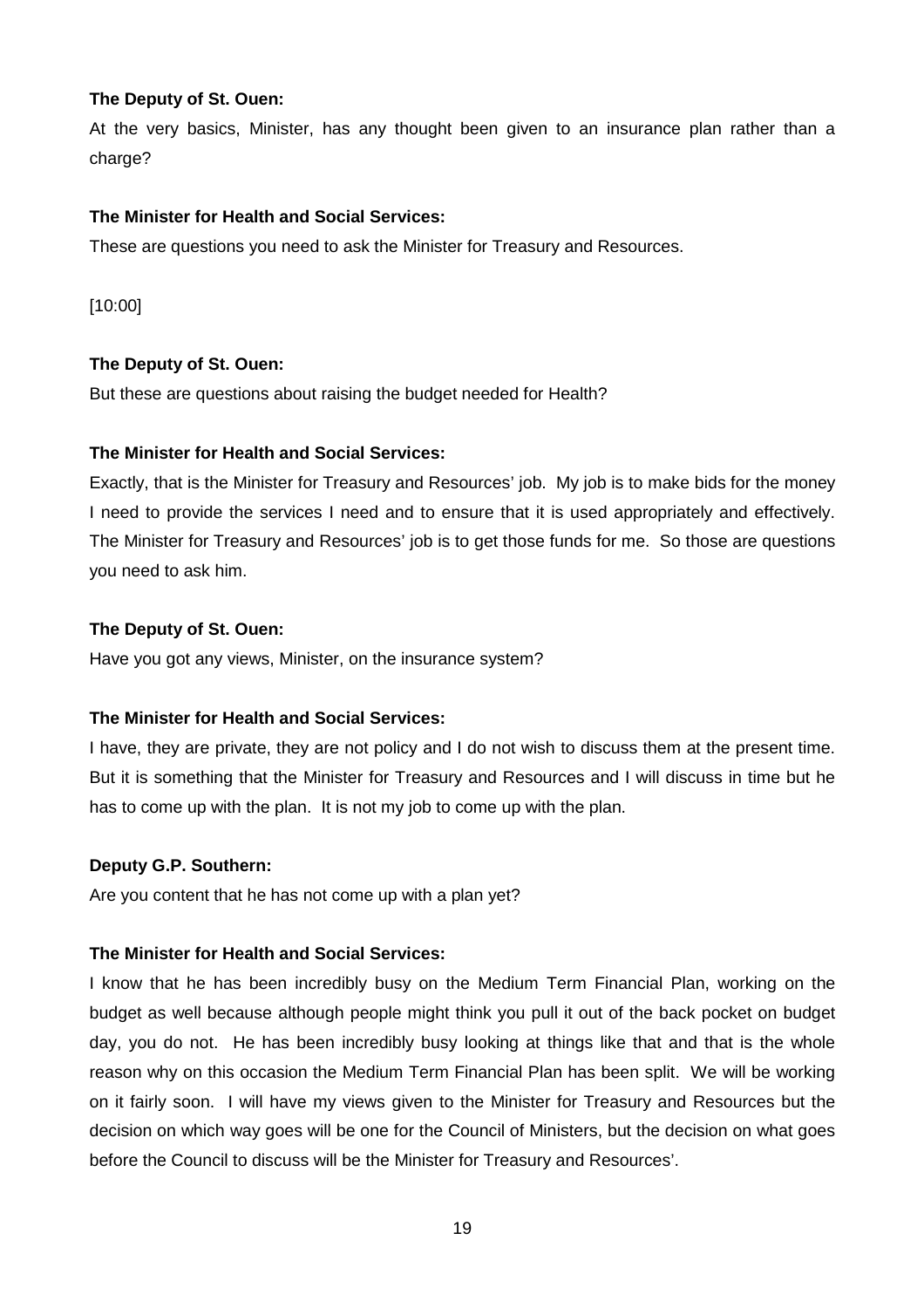#### **Deputy G.P. Southern:**

Are you, as a Minister, content that what is supposed to be a medium term, ie 4 year, plan has had to be split this year into one plus 3? Therefore avoiding some of the planning that is going on.

## **The Minister for Health and Social Services:**

Let us be honest, it is not ideal but I do not think, given the situation we found ourselves in, there was any way of avoiding that. So I am content this was the right thing to do this time but it is not ideal.

#### **The Deputy of St. Ouen:**

Is it acceptable, Minister, that the States are having to vote on the introduction of a health charge without knowing the details of how that will be implemented?

#### **The Minister for Health and Social Services:**

You will get the opportunity to vote on the detail when he comes back with the second part of plan. You are just voting for a principle. Now, if you are fundamentally opposed to that principle that is a matter for you or any Member, but the detail will be coming back for the Assembly to vote on. So I think that is acceptable.

#### **The Deputy of St. Ouen:**

As a Minister you think that is an acceptable way of ...

#### **The Minister for Health and Social Services:**

It is not ideal but we have got to live in the real world. We are where we are and we need to ...

#### **Deputy G.P. Southern:**

Do you as Minister for Health recognise that it is a very serious difference between a user pays charge and some other means of charging?

#### **The Minister for Health and Social Services:**

I do understand that.

#### **Deputy G.P. Southern:**

That is a serious principle ...

## **The Minister for Health and Social Services:**

Yes, yes, I do understand that, and that is why I said there may be ... it may be appropriate for user pays in some areas. I do not think it will be the answer. That is something I need to discuss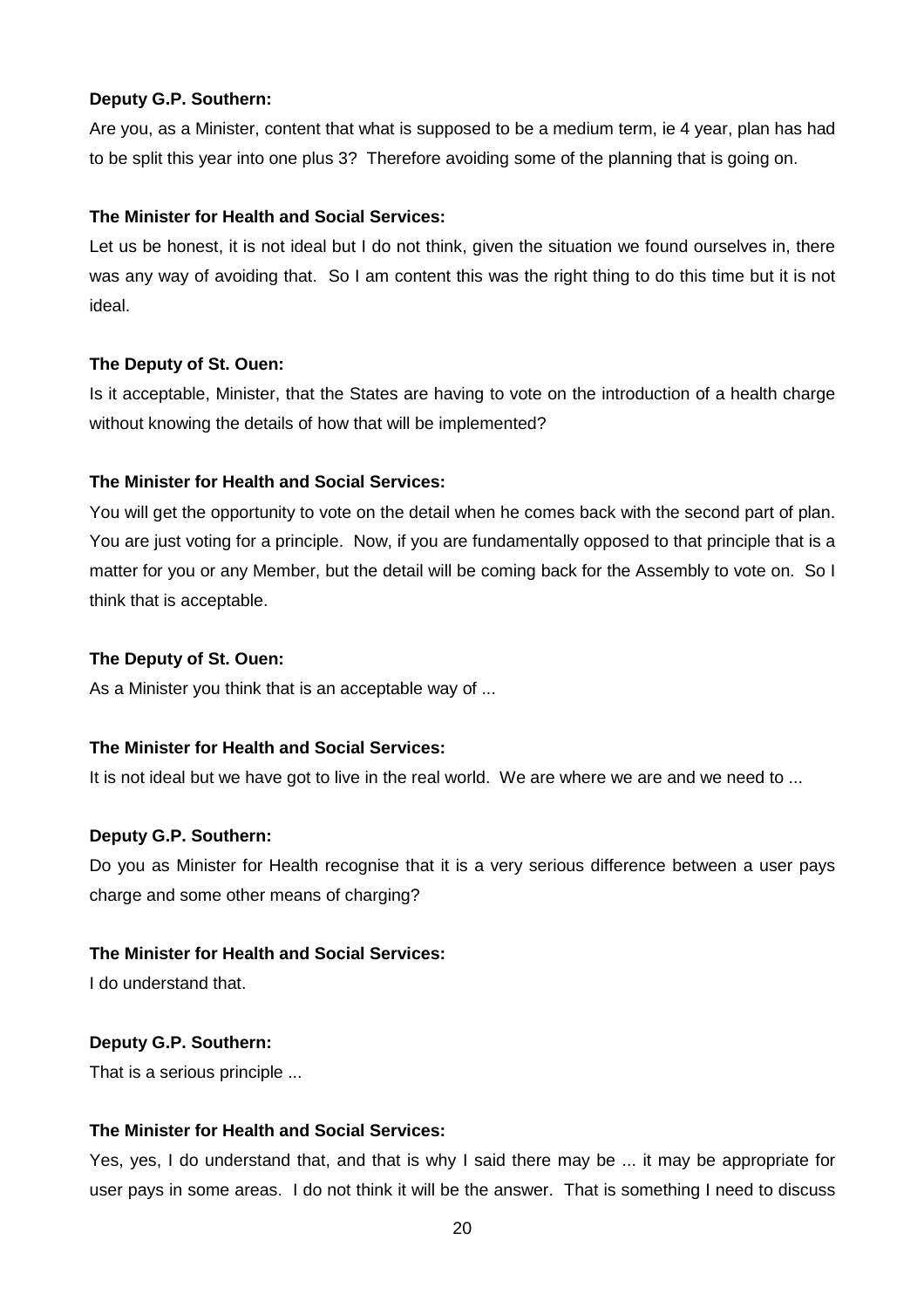with the Minister for Treasury and Resources that some co-payment systems in some places might be right.

## **Deputy G.P. Southern:**

Can you understand why some Members might feel very uncomfortable voting for something in principle ...

## **The Minister for Health and Social Services:**

You are only voting in principle for charges. You are not voting in principle for how those charges will be made until the second part comes back.

## **Deputy G.P. Southern:**

Once the principles are there, you know and we both know ...

## **The Minister for Health and Social Services:**

I do not think you would be very slow at challenging us if you thought, when we do get into the detail, what we put was not appropriate.

## **Deputy G.P. Southern:**

But by then it will be too late.

## **The Minister for Health and Social Services:**

No, it will not.

## **Deputy G.P. Southern:**

Yes, it will. You know that as well as I do.

#### **The Minister for Health and Social Services:**

No, I do not.

#### **Deputy G.P. Southern:**

Okay, you have a different view to the way the system works than I do.

#### **The Minister for Health and Social Services:**

I think this is a pragmatic approach to a very busy situation.

## **Deputy G.P. Southern:**

To a very knotty problem.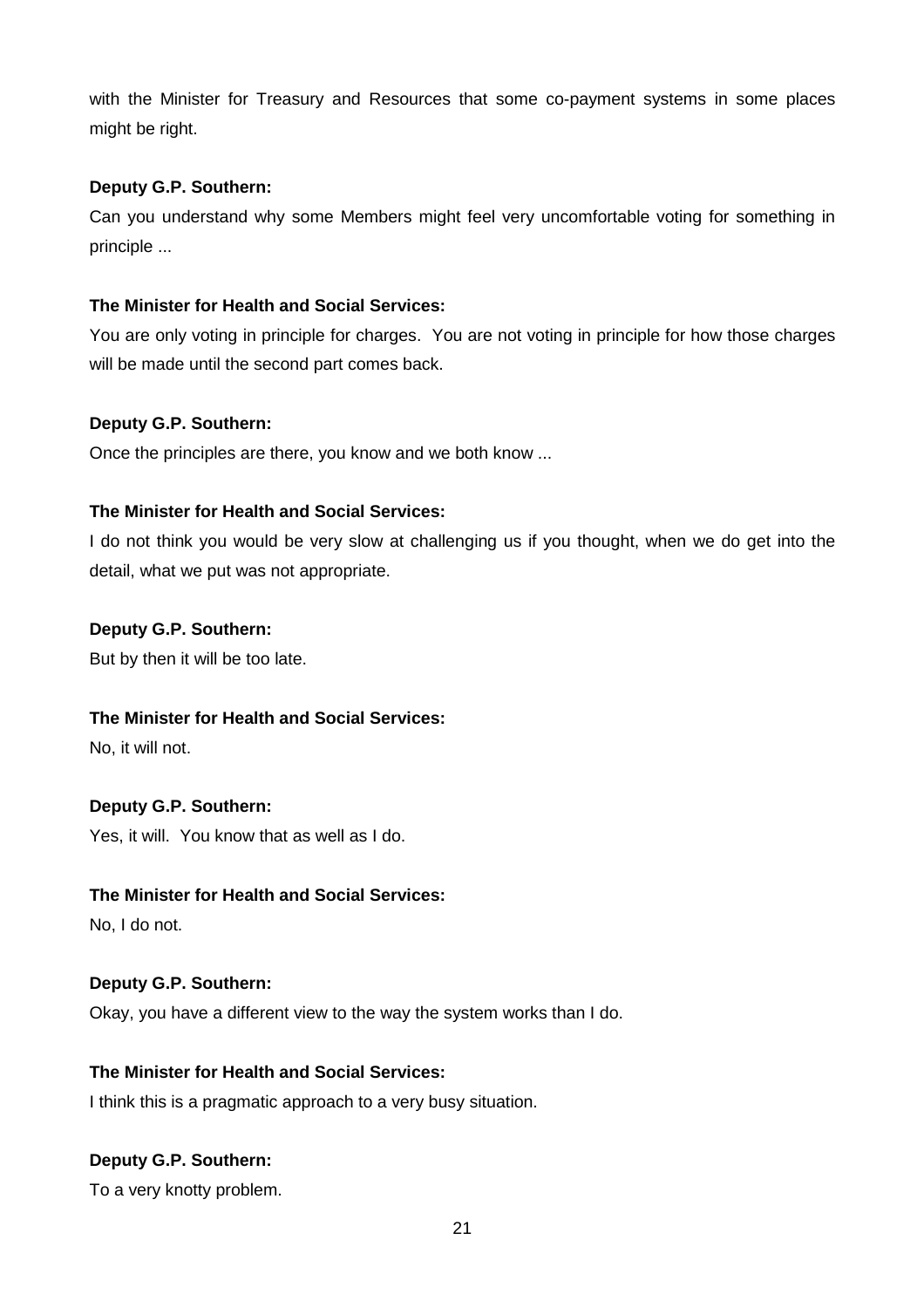A knotty problem, yes, absolutely.

#### **Deputy G.P. Southern:**

Can I move on to not the hospital site itself but can you talk a little about the mechanism by which a decision is about to be arrived at?

#### **The Minister for Health and Social Services:**

Yes, okay.

#### **Deputy G.P. Southern:**

For example, has there been delays unnecessarily. The throwing in of People's Park, when did that happen?

#### **The Minister for Health and Social Services:**

Okay, well People's Park originally was looked at and rejected as not big enough, way before I was Minister for Health. Because the work we are doing now, which is along the Canterbury model to some extent where you keep people out hospital and where you look at community services, where you develop primary care, and in changing those services, you know, we know that we need a slightly small hospital, bigger than the one we have got now but smaller than we might have done. Suddenly the hospital would fit, although they have rejected the People's Park before the hospital could fit on the People's Park. I know I have been referred to on Twitter and everything else as the peabrain that wanted the park but I think it is right to - with the biggest project the States has ever undertaken, with a project that is 4 times bigger than the Energy from Waste - push at the boundaries, challenge the norms, think outside the box and then consider all the facts for each site one against the other. Now, we are not going to consider, I think it is something like 50 sites have been looked at. I know of 23, 24 sites in my time and we have got it down to, as you know, Overdale the current site, waterfront and the People's Park. Now, I don't know until I get the reports which boxes these tick. Is there enough space?

#### **Deputy G.P. Southern:**

That is fine. What I am asking you is when was the People's Park put back in?

#### **The Minister for Health and Social Services:**

Two months ago.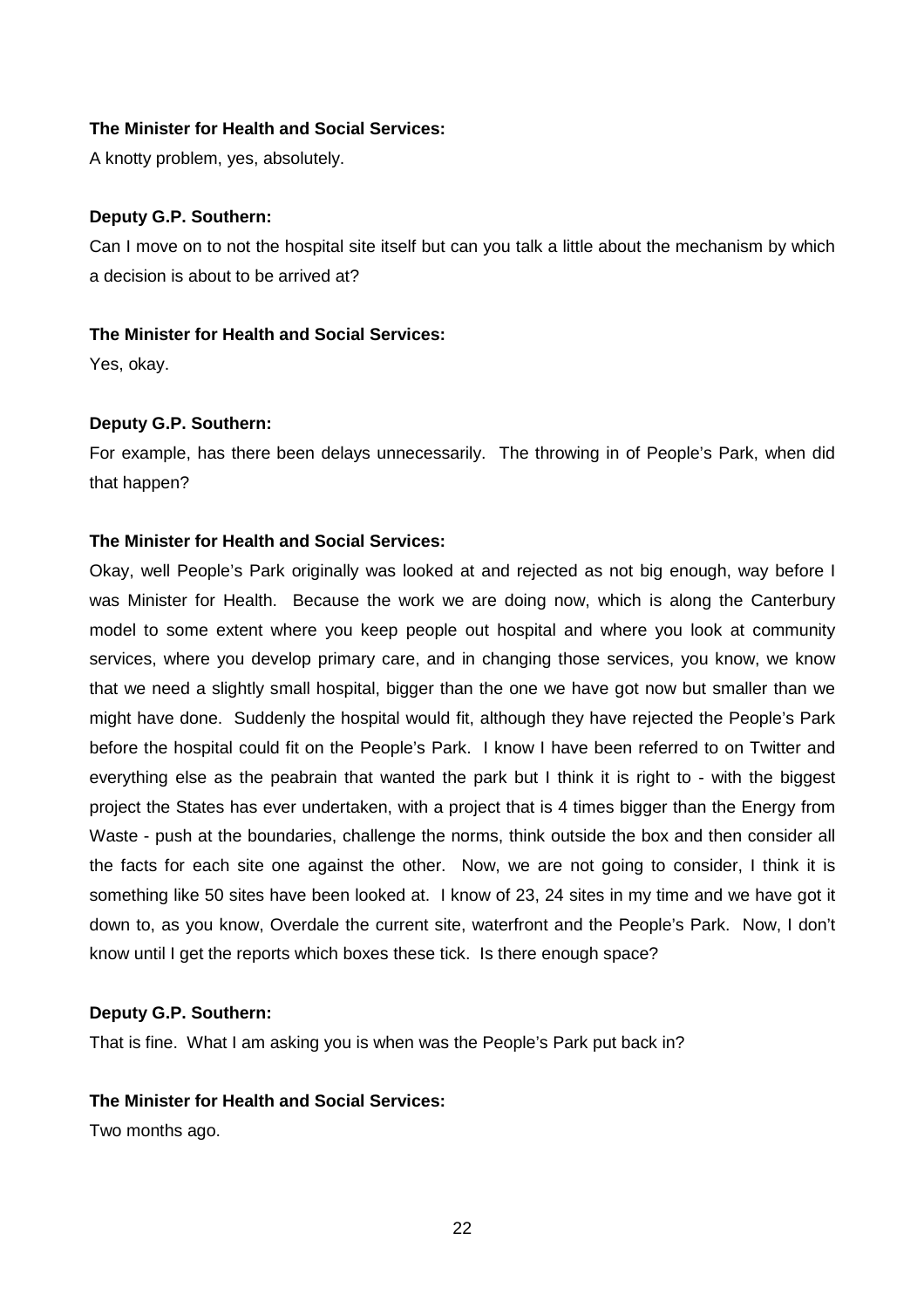## **Deputy G.P. Southern:**

Does that in itself putting that back in, did that cause a delay?

## **The Minister for Health and Social Services:**

It delayed us by about a month because we might have only been evaluating Overdale current site and waterfront.

## **Deputy G.P. Southern:**

Right. Who took the decision to put People's Park back into the pot?

## **The Minister for Health and Social Services:**

The Ministerial Oversight Group and I approve of it.

## **Deputy G.P. Southern:**

Which consists of, just to remind us?

## **The Minister for Health and Social Services:**

Oh now. Can you help remember all the Minister's ...

## **Deputy G.P. Southern:**

It was not meant to be a trick question.

## **The Minister for Health and Social Services:**

No, no, it is not.

## **Chief Executive Officer:**

The Chief Minister chairs the group and the Ministers for Health, Social Security and Treasury and Resources are members. The Assistant Ministers are invited to go to the meeting as well and obviously relevant officers support them at the meeting.

## **Deputy G.P. Southern:**

All right, okay.

#### **The Deputy of St. Ouen:**

What is the cost of re-engaging experts to examine all the sites?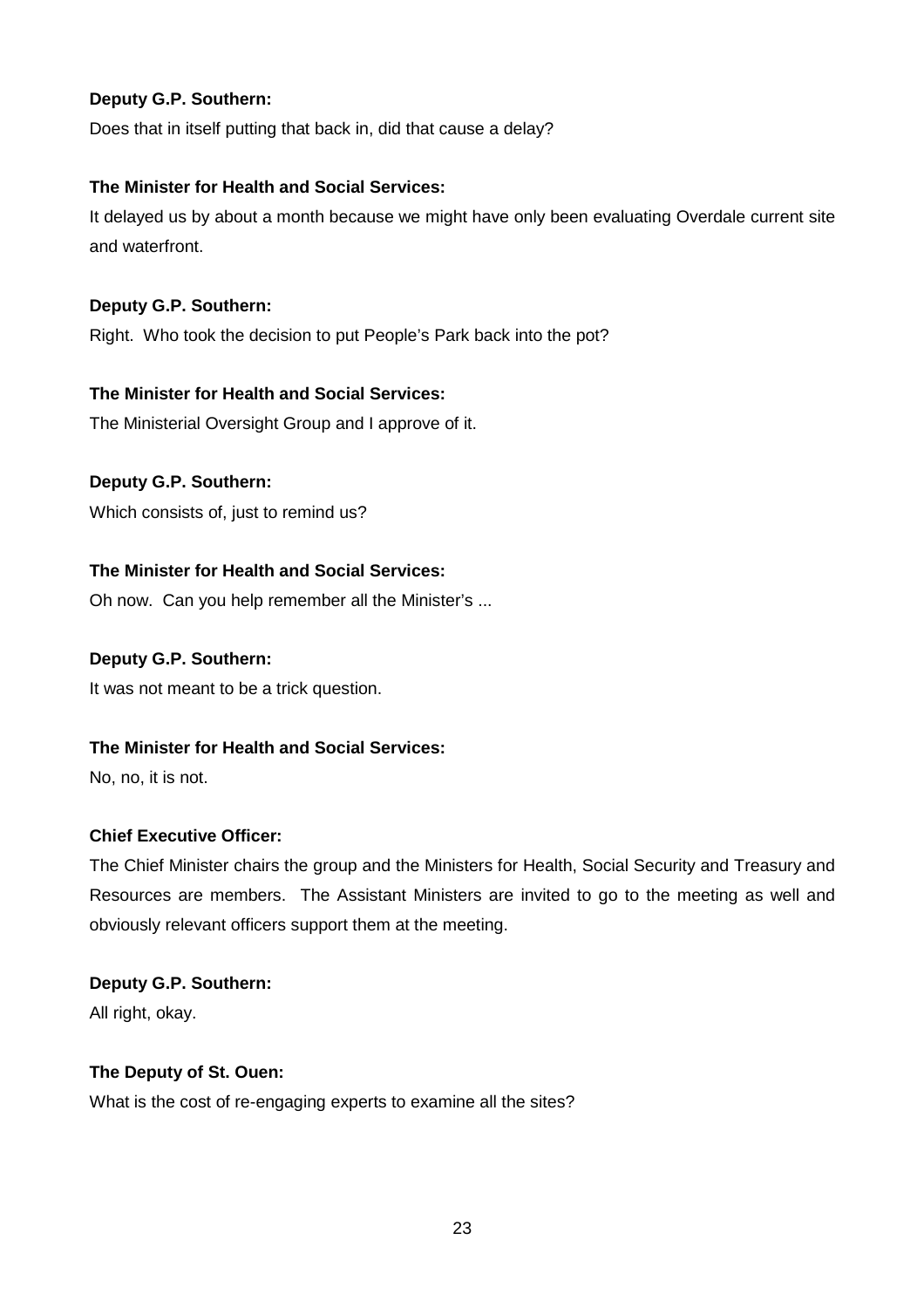I think - and I did ask but this was from memory - because most of the work had been done around the other sites, it could just be transferred over. I think it was about 10,000 ... would you know?

#### **Director, Finance and Information:**

I could not tell you off the top of my head.

#### **The Minister for Health and Social Services:**

No, we will come back to you rather than me take a guess at it. I think the extra, because a lot of the stuff was duplicated. You know, once you know what the footprint is you do not have to work that out again.

#### **Chief Executive Officer:**

It would be miniscule compared to making the wrong decision in terms of major capital expenditure. I think we do need to explore every legitimate option before reaching a conclusion.

#### **The Deputy of St. Ouen:**

Yes, there are the additional costs of adding a site in at a late stage, consultants cost but also the delay costs of deferring the decision a month or 2 or 3 because there must be costs building up as time goes on.

#### **The Minister for Health and Social Services:**

Absolutely, but the costs of getting it wrong on a £400 million project would be far greater than the little we have spent in just looking again.

#### **The Deputy of St. Ouen:**

Well, yes, I guess so. It is, but at the end of the day there has to be a shortlist ...

#### **The Minister for Health and Social Services:**

This is a hospital for Jersey.

#### **The Deputy of St. Ouen:**

... and a decision made.

#### **The Minister for Health and Social Services:**

This is a hospital for Jersey, a safe, affordable, sustainable hospital for Jersey, and if I take a month longer to get the right decision, well I do not apologise for that, I think it is right.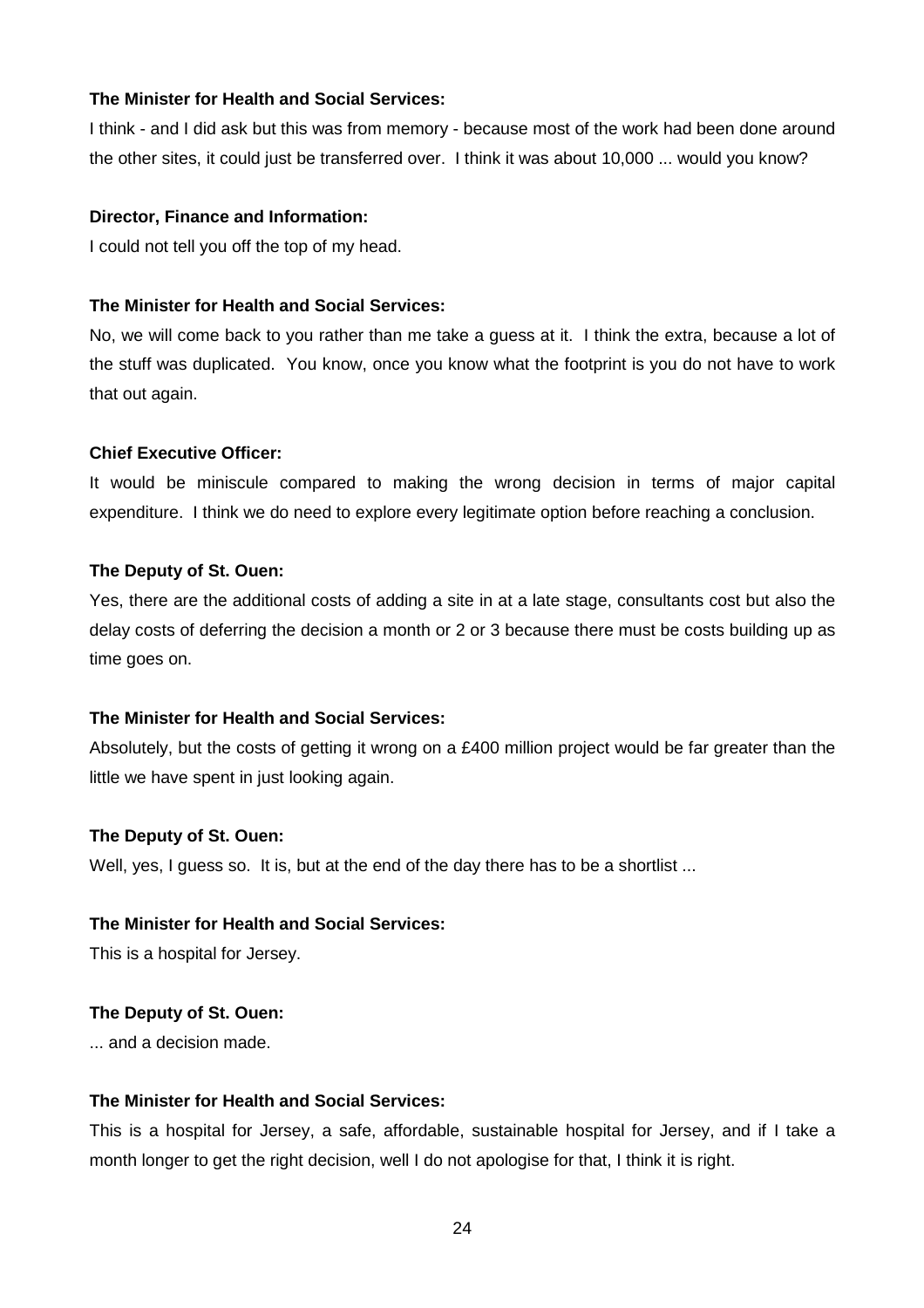Very well, Minister. The amount paid by the department to Family Nursing and Healthcare is to be reduced, am I correct?

## **The Minister for Health and Social Services:**

That is news to me.

## **The Deputy of St. Ouen:**

Okay, then I am sorry. But we understand that Family Nursing and Healthcare are removing some of their services there, their domiciliary services.

## **The Minister for Health and Social Services:**

Okay, I will let officers come in in detail in a minute but I would just like to set the context here. The change in service delivery was entirely ... I mean, I would have to say had they not done it I might have been talking to them about it but was entirely a decision of Family Nursing. It was their board and their management that saw that their skills were best used in delivering nursing care support in the community and not domestic care. They made that decision. They were not influenced by us. I have to say, I totally agree with it because I think that they are targeting the higher skilled end of the service. It is delivering more of that is the right way to go. Had they not made that decision I think I would have been talking to them. But they did it, they had no pressure from us to do it. It was a matter for their board and their management team. Now, if you want into this in a little bit more detail the officers will take you through it.

#### **The Deputy of St. Ouen:**

Is it accepted, Minister, that this domiciliary care is a low level of care for which your department is responsible?

#### **Director, System Redesign and Delivery:**

I think it is important to be clear what we are talking about, we are talking about domestic care services, so cleaning. We are not talking about the delivery of healthcare support to people in their own homes.

#### **The Deputy of St. Ouen:**

But this is delivered to people who have medical needs and issues and are often being treated in their home by a nurse who visits but cannot do their cleaning so that has been provided for them because it is part of a care package.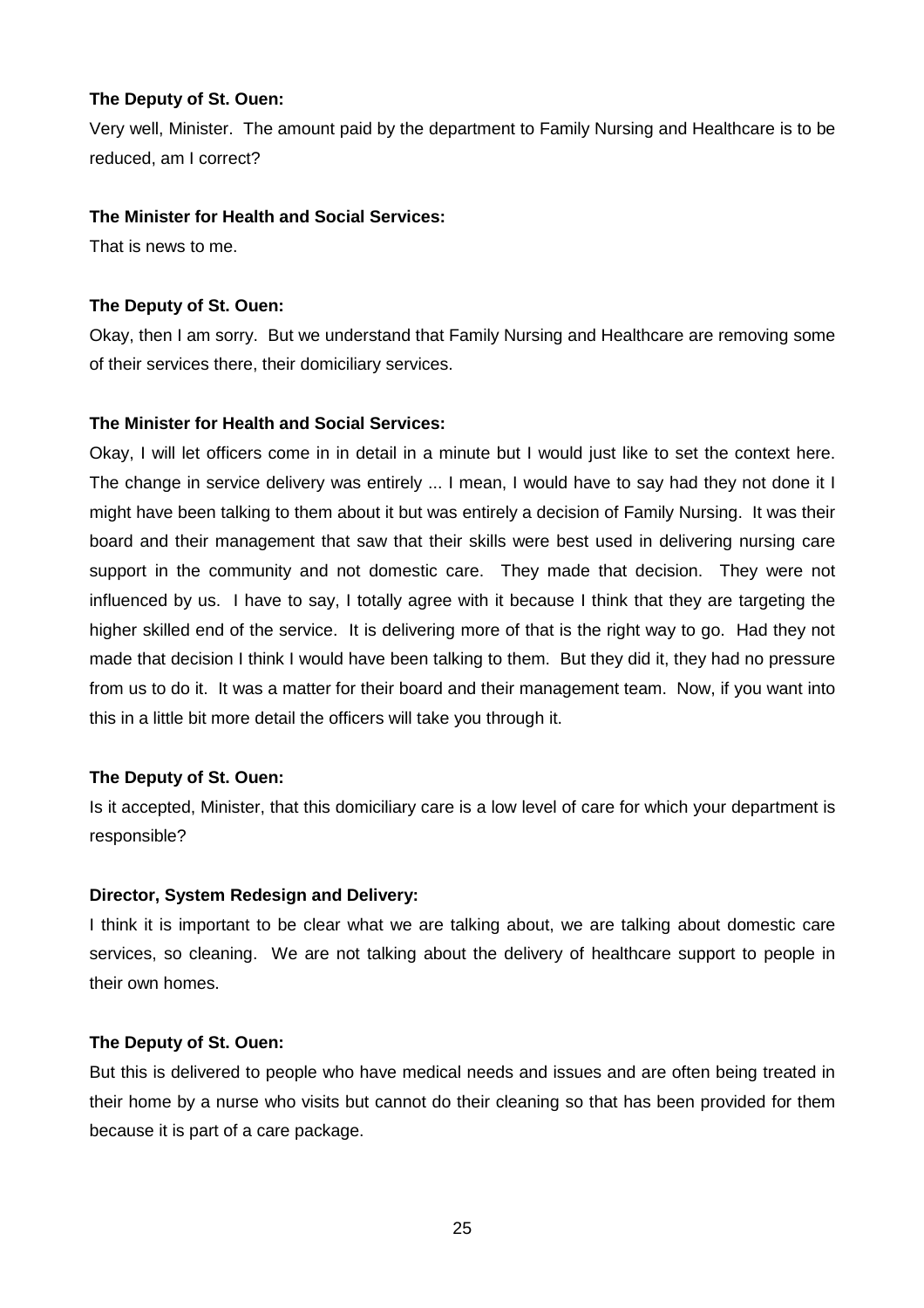So, sorry, are you suggesting that a nurse should do the cleaning.

**The Deputy of St. Ouen:** 

No.

#### **Director, System Redesign and Delivery:**

Family Nursing and Home Care have taken the decision to stop providing cleaning services as part of the way that they are delivering and developing their services going forward so that they can focus their efforts on those individuals who have more complex and higher needs, and so that they can focus delivering care rather than providing cleaning services. There are a whole range of other organisations and companies that provide cleaning services in the Island and, of course, individuals are free to choose from any of those should they want or need their cleaning done. As part of the long-term care benefit, individuals do get assessed in terms of their needs and their indicative budget, their benefit levels set accordingly and they then work with the social workers to identify what services they want in their own homes to meet their needs against those assessed needs. But Family Nursing and Home Care have taken the decision to focus on providing care rather than cleaning services.

#### **The Deputy of St. Ouen:**

But the long-term care scheme will not apply to all. If an elderly person has fallen in their home and has broken a limb they will not be able to clean their home but previously they were supported by Family Nursing very often. Now, they are not eligible for long-term care, it is not a long-term condition, but while they are disabled or have mobility issues in that way perhaps they cannot clean their home.

#### **The Minister for Health and Social Services:**

Then they can purchase a service in from one of the other providers.

#### **Deputy G.P. Southern:**

I think what we have got here is the model on which you are basing the future, which is third party providers in the community wherever possible. It is magnificently illustrated by the relationship between your department and Family Nursing, and that is the model. That is an institution that people trust. Now, you have got, I think the figure is, 60 to 70 people who were having this service delivered by Family Nursing but who will now have to go out and seek another supplier for that. Overall, do you think that supply will come in as cheaper or more expensive that what Family Nursing ...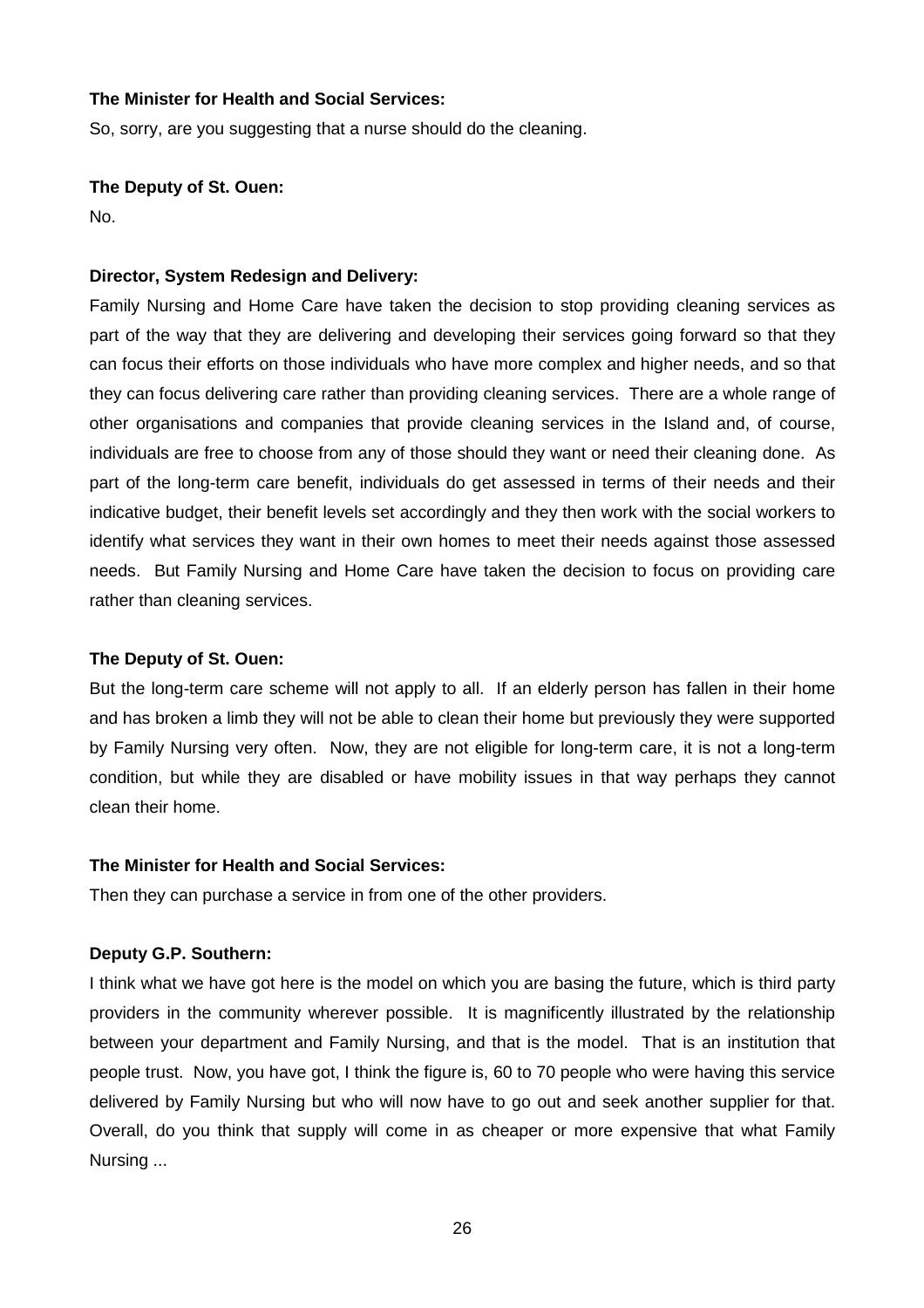Cheaper.

## **Deputy G.P. Southern:**

How do you work that out?

## **The Minister for Health and Social Services:**

Well, it would be wrong for me to discuss the charges, that is commercial information that I have access to from Family Nursing but I can tell you it would be cheaper.

## **Deputy G.P. Southern:**

That is not the opinion of the Chairman of Family Nursing.

## **The Minister for Health and Social Services:**

Well, who made this decision, not us. Without any pressure or request from us. I have to say I would have been requesting it if he had not but he made this decision, not us.

## **Deputy G.P. Southern:**

Okay. Do you think this will provider wider choice and cheaper domestic services?

## **The Minister for Health and Social Services:**

I think it allows us to target the care where it is really needed or allows Family Nursing to support us in providing the nursing care where it is really needed and leave the less skilled stuff to people who are skilled in the less skilled stuff at an appropriate rate.

#### **The Deputy of St. Ouen:**

I believe you have a service agreement with Family Nursing and Home Care?

## **The Minister for Health and Social Services:**

Yes.

## **The Deputy of St. Ouen:**

So is that being amended as a result of ...

## **The Minister for Health and Social Services:**

We are meeting to discuss that, certainly.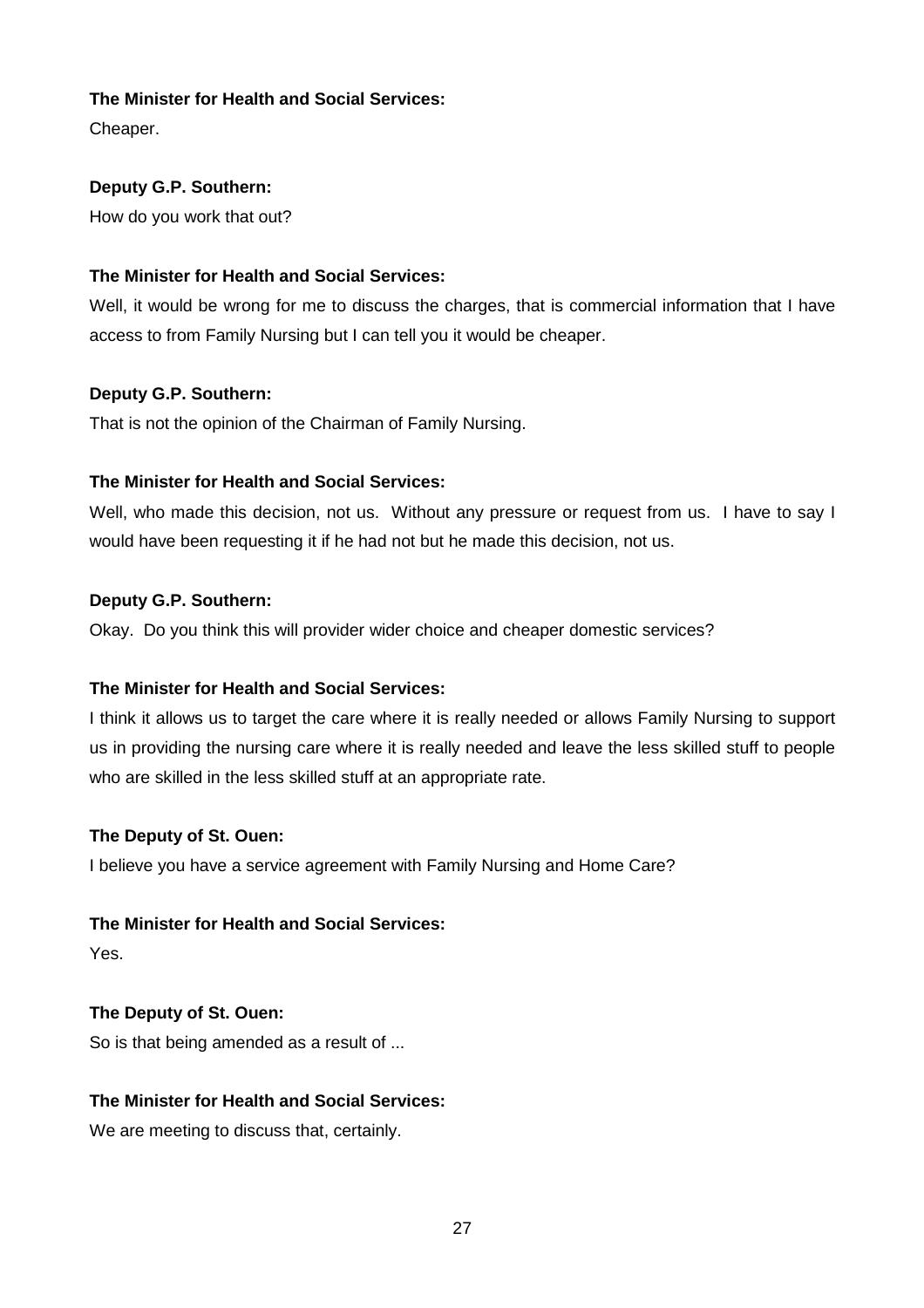So will that mean that an element of the funding that has previously passed to Family Nursing will no longer pass over?

#### **The Minister for Health and Social Services:**

No, but we are meeting because what they are attempting to do, I believe, is to target the funding that they have in a more useful way, in a more productive way, in a slightly different way. But we are meeting to discuss this with them. They made that decision, I welcome that decision and now I am going to meet with them to discuss it in the near future.

[10:15]

#### **The Deputy of St. Ouen:**

But would it not be the case that where some of that funding was provided to allow Family Nursing to provide domiciliary care, now they will not be doing so then that cost is being passed on to members of public needing that service.

#### **The Minister for Health and Social Services:**

I think members of the public were paying for some of that anyway.

#### **The Deputy of St. Ouen:**

Perhaps not in the full commercial sense.

#### **The Minister for Health and Social Services:**

That is a question you will have to ask Family Nursing. They are an independent organisation. They made this decision independently. I totally agree with it, I support their decision, but it was them that made it.

#### **Deputy G.P. Southern:**

To what extent do you see the principle of third party in the community delivery of services extending to proper nursing care and proper caring for people in their homes?

#### **The Minister for Health and Social Services:**

We are doing proper nursing care. I am not an expert on it and, again, I will hand over to the officers, but the work I see being done around the rapid response, that is proper nursing care coming in and giving people I.V. (intravenous) antibiotics.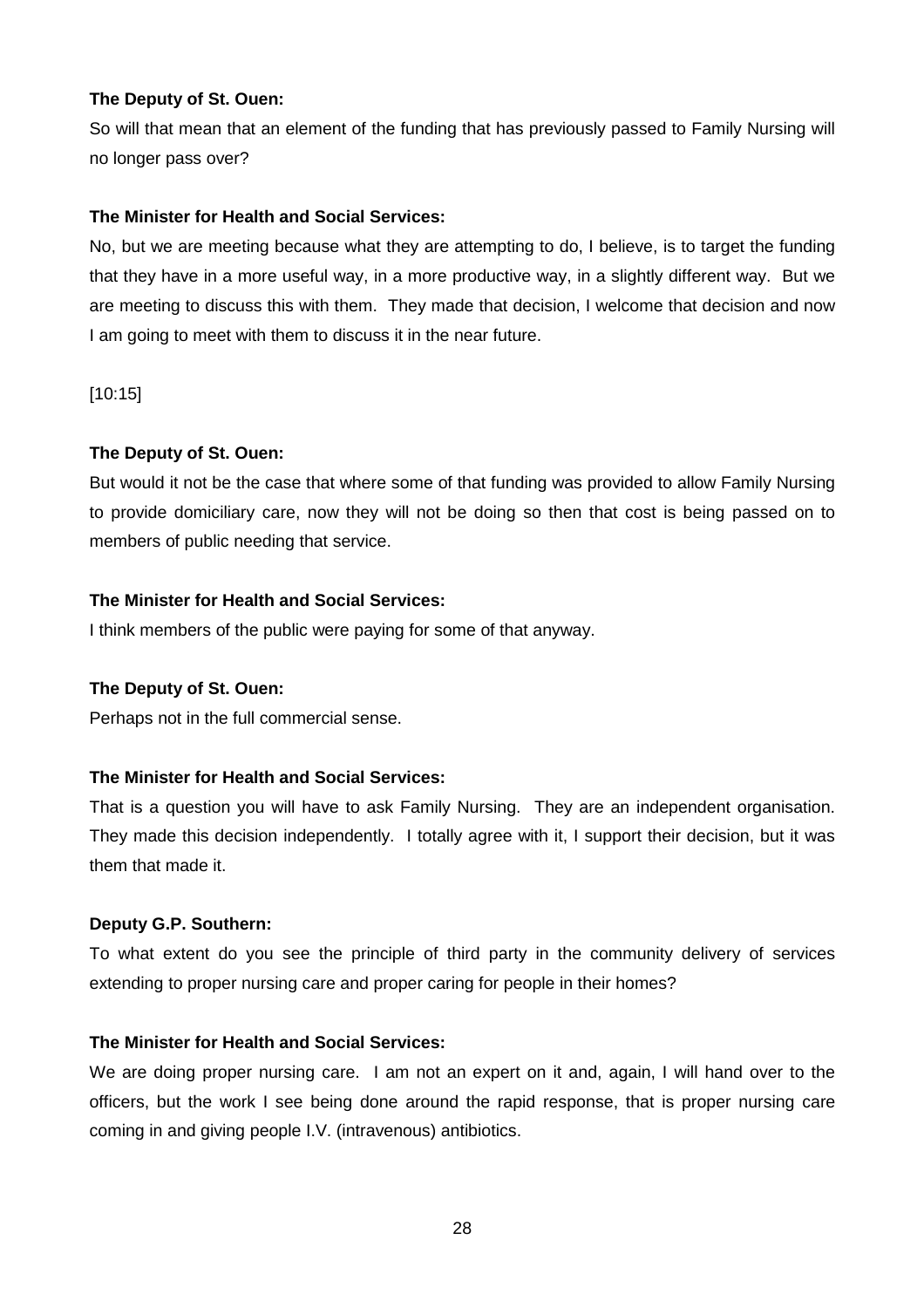#### **Deputy G.P. Southern:**

Has that been open to other third party providers or is Family Nursing central to that initiative?

#### **Director, Systems Redesign and Delivery:**

There are a whole range of independent service providers that are on the approved provider framework to provide nursing and home care to individuals in their own home. But through the long-term care benefit individuals can choose any of those providers that are on the approved provider framework that have passed important quality standards and have then been independently inspected.

#### **Deputy G.P. Southern:**

What do those quality standards involve?

#### **Director, Systems Redesign and Delivery:**

I can send you a full list of the quality standards. They include things like ensuring safety, governance, safe recruitment practices, D.B.S. (Disclosure and Barring Service) for the staff that are employed there, training, ongoing support, supervision, delivery of care. There is a really comprehensive set of quality standards.

#### **Deputy G.P. Southern:**

Also levels of qualification in the staff?

#### **The Minister for Health and Social Services:**

Yes, appropriate to the service being delivered, yes.

#### **Director, Systems Redesign and Delivery:**

We can send you the full documentation of all those quality standards.

#### **The Minister for Health and Social Services:**

This will be regulated.

#### **The Deputy of St. Ouen:**

Thank you, yes, if you would. I would like to discuss with you, Minister, something perhaps a bit less controversial but it is an issue raised by one of the consultants recently on Jersey's record on issuing donor cards. I want to explore that a bit wider and ask about the whole system. Are we linked to the U.K. (United Kingdom) registers for the purposes of donors in Jersey and making that information available, exchange of information with the U.K.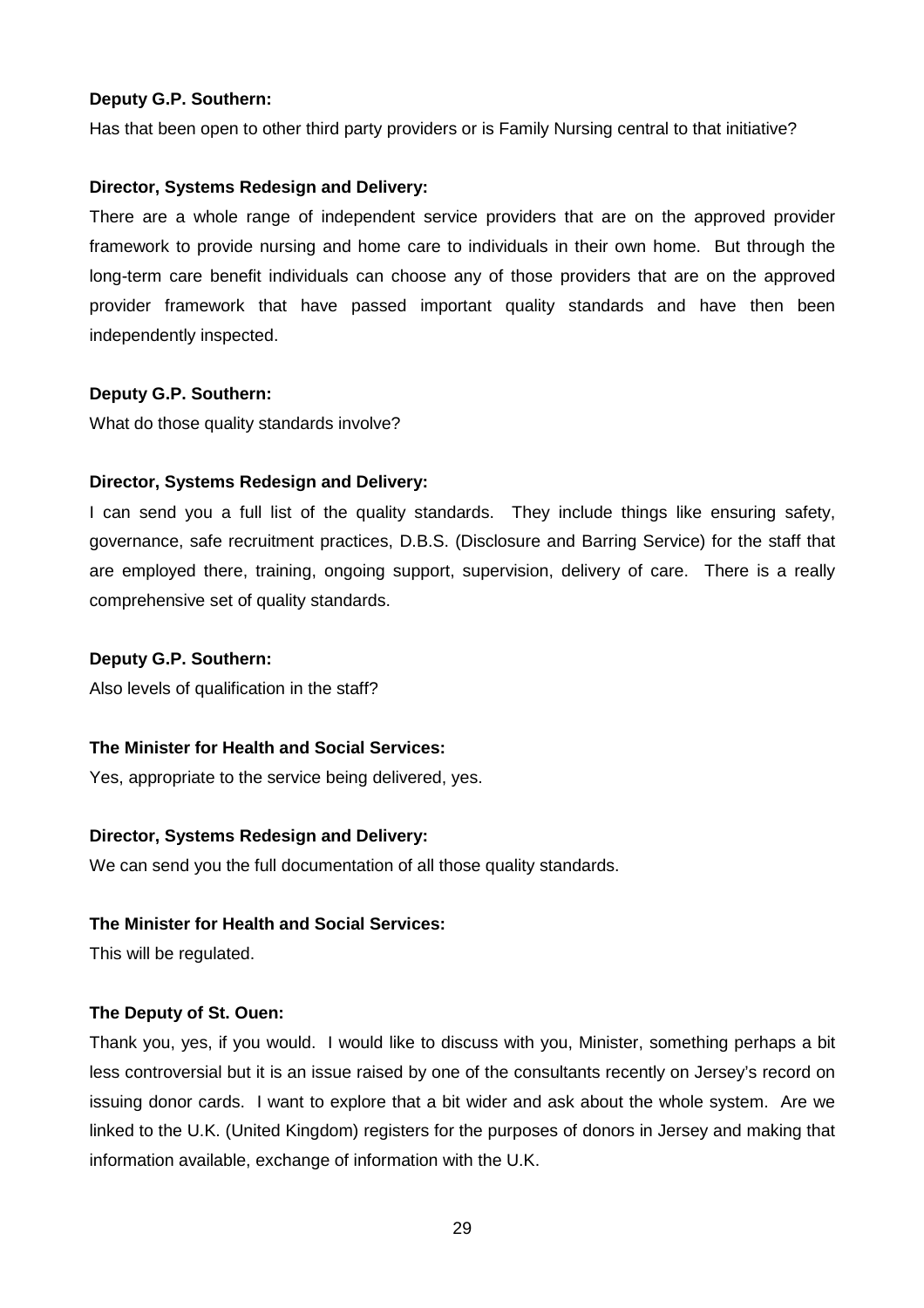I will let Helen pick up on this, but suffice to say that we know that we can do better, it is how we do better but I will let Helen speak about it.

#### **Hospital Managing Director:**

We are fully part of the U.K. blood and donor service so if we need ... if a patient in Jersey needs a transplant then we are highly likely getting that organ from the British donor system.

#### **The Deputy of St. Ouen:**

Okay, and the opposite, if there is a tragedy over here are organs available to the U.K.?

#### **Hospital Managing Director:**

Yes, doctors are fully connected to the donation system and we have donor nurses and donor doctors and then you get a team that come over to assist our doctors if that situation arises. So our intensive care doctors, Emergency Department doctors, know exactly what to do if that occasion arises. The organ goes to the person on the list who is most critical and that is a national list that is held, so obviously it has to match and then it has to be to the person who is in most need.

#### **The Deputy of St. Ouen:**

So Jersey residents are put on that national list, are they?

#### **Hospital Managing Director:**

Yes.

## **The Deputy of St. Ouen:**

Okay, that is good to know.

#### **The Minister for Health and Social Services:**

Sorry, Chairman, I thought you were asking if we could do more to make organs available.

#### **The Deputy of St. Ouen:**

Well, in terms of cards, yes. That is all part of it. Do you have any ideas about that, Minister?

## **The Minister for Health and Social Services:**

Yes, I think we can do better. That is about education. A driving licence initiative recently helped. When I say it is about education I think it is about getting people to speak to their family about what they would really like to happen in the event of. That is much less emotional done now rather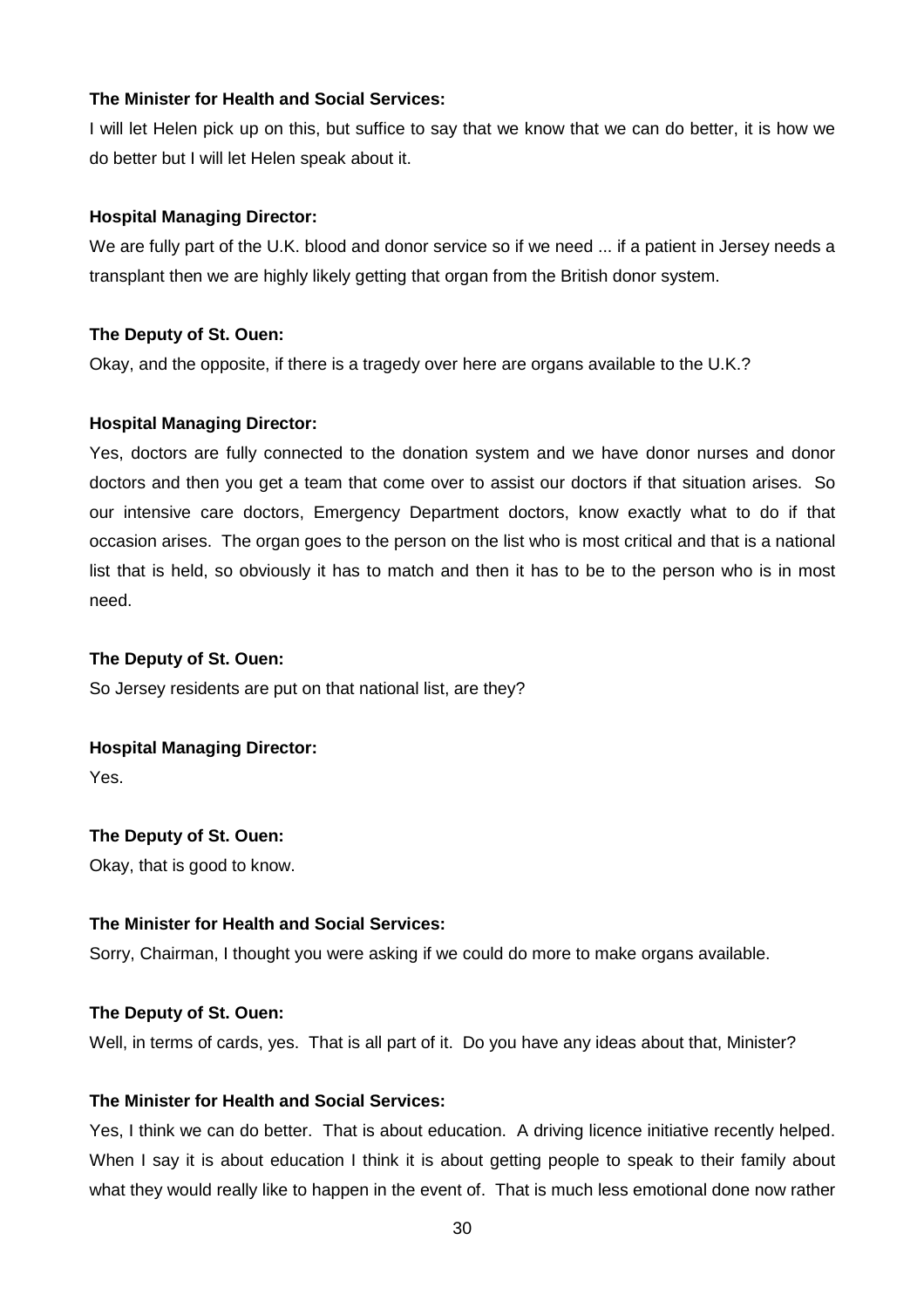than waiting until there is a big problem. I am watching, and as the Minister I have been getting advice from the officers, with interest what is happening in Wales, but I do not think you want 2 environments experimenting. We will watch with interest what is happening in Wales and see whether that works and then we will consider whether that is appropriate for here. But we are not going to go out on a limb. I understand the need to ...

#### **The Deputy of St. Ouen:**

Perhaps could I ask the Hospital Director, the consultants working in the Emergency Department is it part of their training that in the event of a tragedy and organs becoming available, do they ask the families involved?

#### **Hospital Managing Director:**

Yes, it is usually either the E.D. (Emergency Department) or the Intensive Care Department, and yes we have a trained team as is part of normal practice.

#### **The Deputy of St. Ouen:**

Okay, that is good to know. Because Jersey is a distance away from the U.K. are there disadvantages by being in Jersey, so the time factors ...

#### **Hospital Managing Director:**

There are some, yes, because usually a team has to come out to harvest the organ and that takes time. So it depends when it is, how available that team is, but we work with them very closely so we have all those conversations and we have workarounds so we know how to look after patients until they can get there.

#### **The Deputy of St. Ouen:**

Yes, so is it the case that perhaps wishing to be an organ donor I might not be as much use as somebody who lives in central London, say, close to some of the big hospitals?

#### **Hospital Managing Director:**

I would not want people to think that. Everybody that is remotely considering being an organ donor should and they should register themselves. We do not turn people down. If people really want to do this we try and do everything possible to make sure it happens. So I would not want to put anybody off.

#### **The Deputy of St. Ouen:**

Okay, so it is not a big factor, is it, being a small Island over the sea and time constraints?

31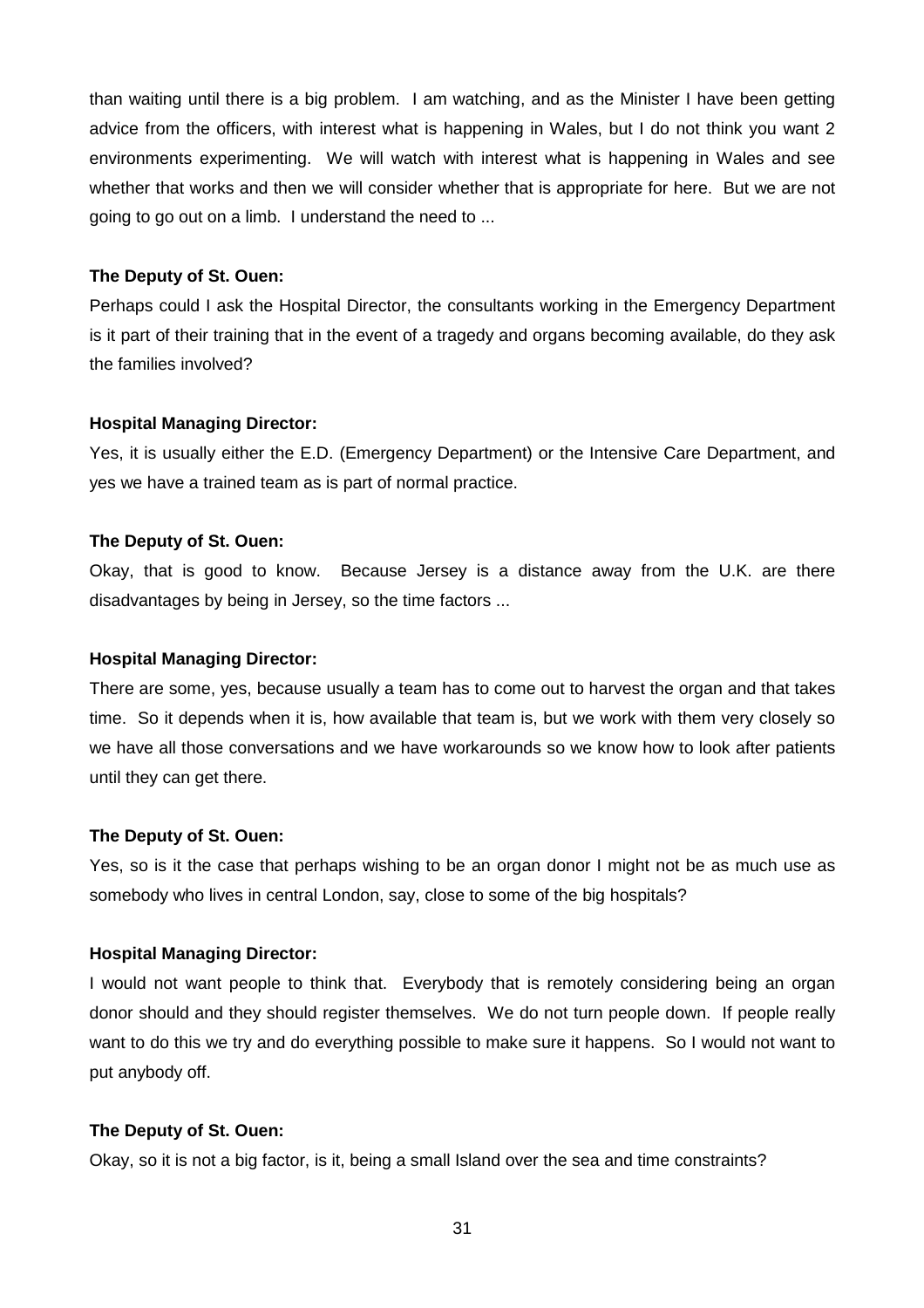#### **Hospital Managing Director:**

No. No, I mean it adds a logistical challenge but,no, it is not a big factor and it certainly should not put people off wanting to donate.

#### **The Deputy of St. Ouen:**

It is still worth doing, that is really good to know.

#### **Deputy G.P. Southern:**

Can I come in with some fresh air? We recently talked to the representative of the consultants at the hospital who revealed to us that morale, as far as he was concerned, was at an all time low and there seemed to be 2 issues there that were concerning his members. One was, he said, a 20 per cent reduction in equivalent levels of their salaries and also a serious issue with the insurance that consultants had to take out to work outside of the U.K. There is an issue around how the insurance is treated here as distinct from the U.K. Is there anything where you might make progress on their morale.

#### **The Minister for Health and Social Services:**

I will let my colleague the bean counter, as you called him last time, talk to you about the indemnity but it is not as was described in the Evening Post. We make ...

#### **Deputy G.P. Southern:**

I was there when he was talking about it and he was not that far off.

#### **The Minister for Health and Social Services:**

No, it was not as described like that from memory and Jason will correct me. No, it is probably best not to saying anything ...

#### **Deputy G.P. Southern:**

We can go through the transcript anyway.

## **The Minister for Health and Social Services:**

Well, we are going to put you right. The Chairman has asked a question anyway for the next States sitting and we are going to put to you right, but I am going to hand over because what I do not want to do is accidentally identify the person's contribution so I will hand over to somebody who can perhaps be a bit vague about the people it might be.

#### **Director, Finance and Information:**

I will let Helen talk about this initially because she deals with the consultants and their insurance.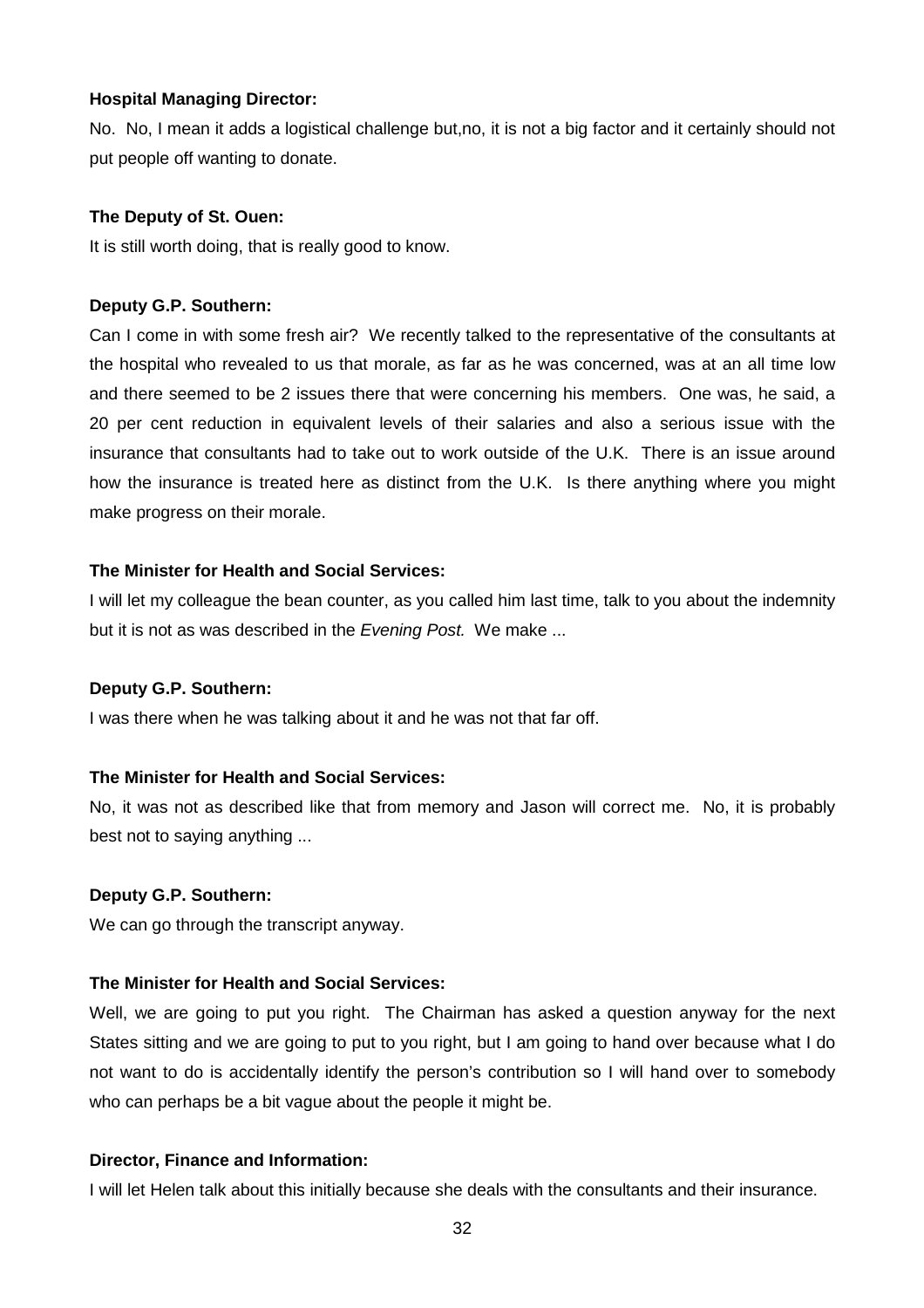But we do make a significant contribution. Helen.

#### **Hospital Managing Director:**

All doctors, whether they work here or in the N.H.S. (National Health Service) have to have medical indemnity insurance. In the U.K. most of the N.H.S. hospitals have joined a scheme called the N.H.S. Litigation Authority, which is a premium type scheme and that covers like a bit of a Crown indemnity. However, if they undertake private work in the U.K. they have to have their own insurance and that is nothing to do with the U.K. hospitals at all, that is a private matter for them. When they work in Jersey the same happens, every doctor has to have insurance, they insure themselves through medical defence unions, that is the normal route and that is the same in the U.K. or here, and they get given a premium. That premium will depend on the specialty that they work in and varies enormously by specialty, so that is based on risk. If the doctor earns less than 10 per cent of their current public salary in additional income from private work then we pay the whole of their premium so they are not paying anything. If they earn more than 10 per cent in addition to their public salary then we pay 50 per cent of their premium, so we are paying for the public part and they are paying for their own private work cover. That is the system that has been in place for a long while. The doctor that spoke to you had a 75 per cent rebate on his premium.

#### **The Minister for Health and Social Services:**

So he does not pay 100 per cent as quoted.

#### **Hospital Managing Director:**

The reason he had 75 per cent was his job is split, he is partly a neo-natal doctor, which we would pay 100 per cent of all of that because it not private work, and partly paediatrics, so the paediatric bit is split. So he is an anomaly in that sense. We pay 100 per cent of one and 50 per cent of the other and then across the board worked out to 75 per cent.

#### **The Deputy of St. Ouen:**

Okay.

#### **Deputy G.P. Southern:**

So you are saying there is not a problem?

## **The Minister for Health and Social Services:**

I think there is a problem.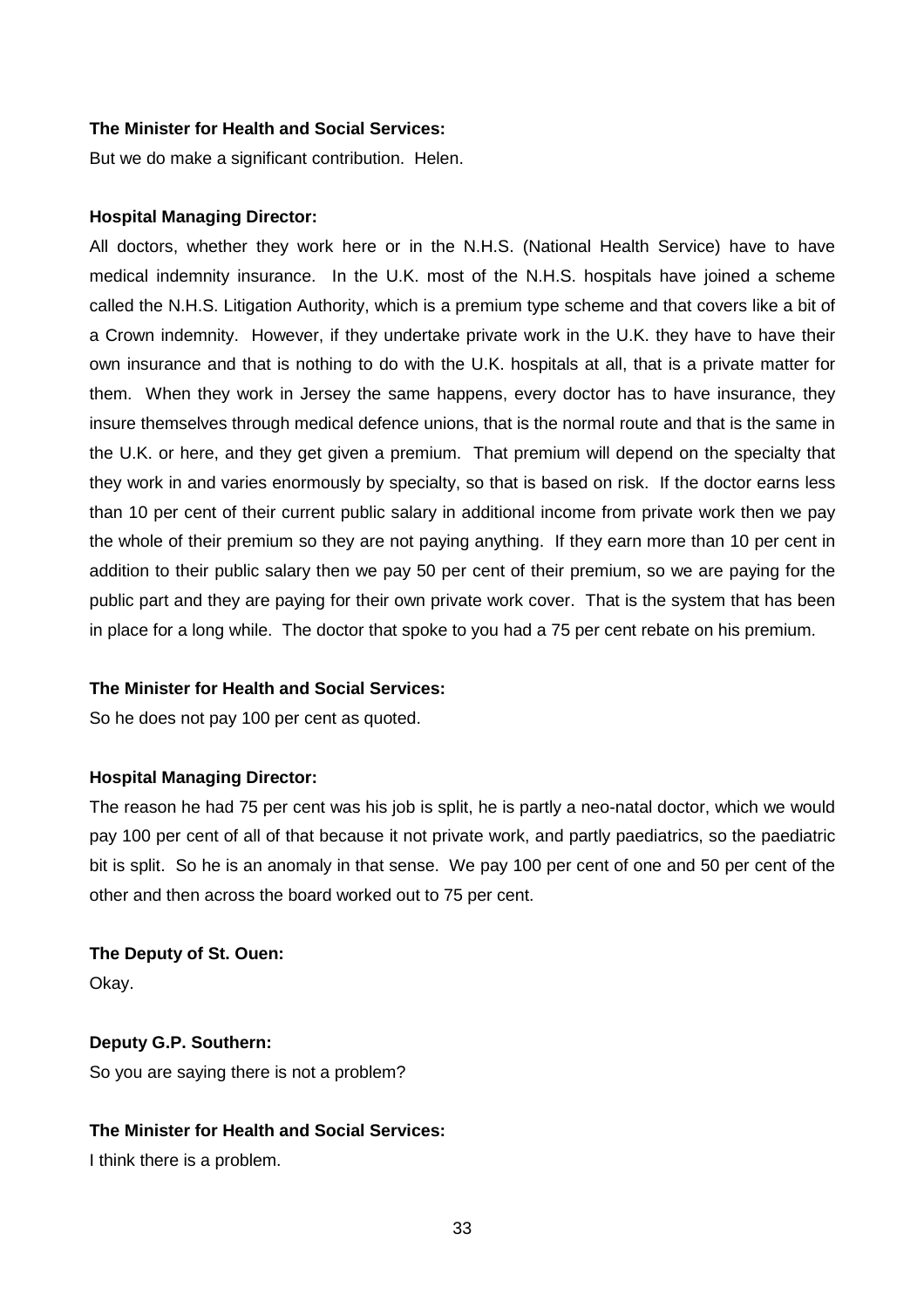## **Hospital Managing Director:**

It is an accepted mechanism for Jersey before any consultant comes to work here I sit them down and have exactly this conversation. We might talk to them about how the Jersey system is different to the U.K. system, I have not had a single doctor say to me: "Oh, I do not like the sound of that, I am not coming to Jersey."

## **The Deputy of St. Ouen:**

But is it the case that with the consultants we have their insurance premiums have risen dramatically over recent years?

## **The Minister for Health and Social Services:**

Everywhere.

## **Human Resources Director:**

It is not just here, it is the U.K. as well.

## **The Deputy of St. Ouen:**

But the U.K. system may be different, might it not?

## **The Minister for Health and Social Services:**

Yes, the U.K. system, Helen put us right, when I have been briefed on this, the U.K. system, the N.H.S. carries a considerable amount of the risk under Crown indemnity.

## **Director, Finance and Information:**

It is important to understand, as Helen has just explained, that the only cost burden that falls on the doctor is the cost burden of their private work. The burden relating to the public activity falls on the taxpayer. The costs have gone up, yes. We have a major insurance policy, apart from the insurance for consultants, so all the other staff that provide services, that is all middle grade doctors, junior doctors, the nurses, physiotherapists, everybody else that works within the services, is insured under a group policy. The cost of that insurance has gone up and up and up and it just reflects society and the cost of litigation and cost awards made by the courts. But it is important to understand that in terms of the consultants and the cost burden they are bearing their own insurance that relates to insuring their private activity not the public activity.

#### **Deputy G.P. Southern:**

It tends to be greater than would occur in the U.K. or not? That is the key question, I think.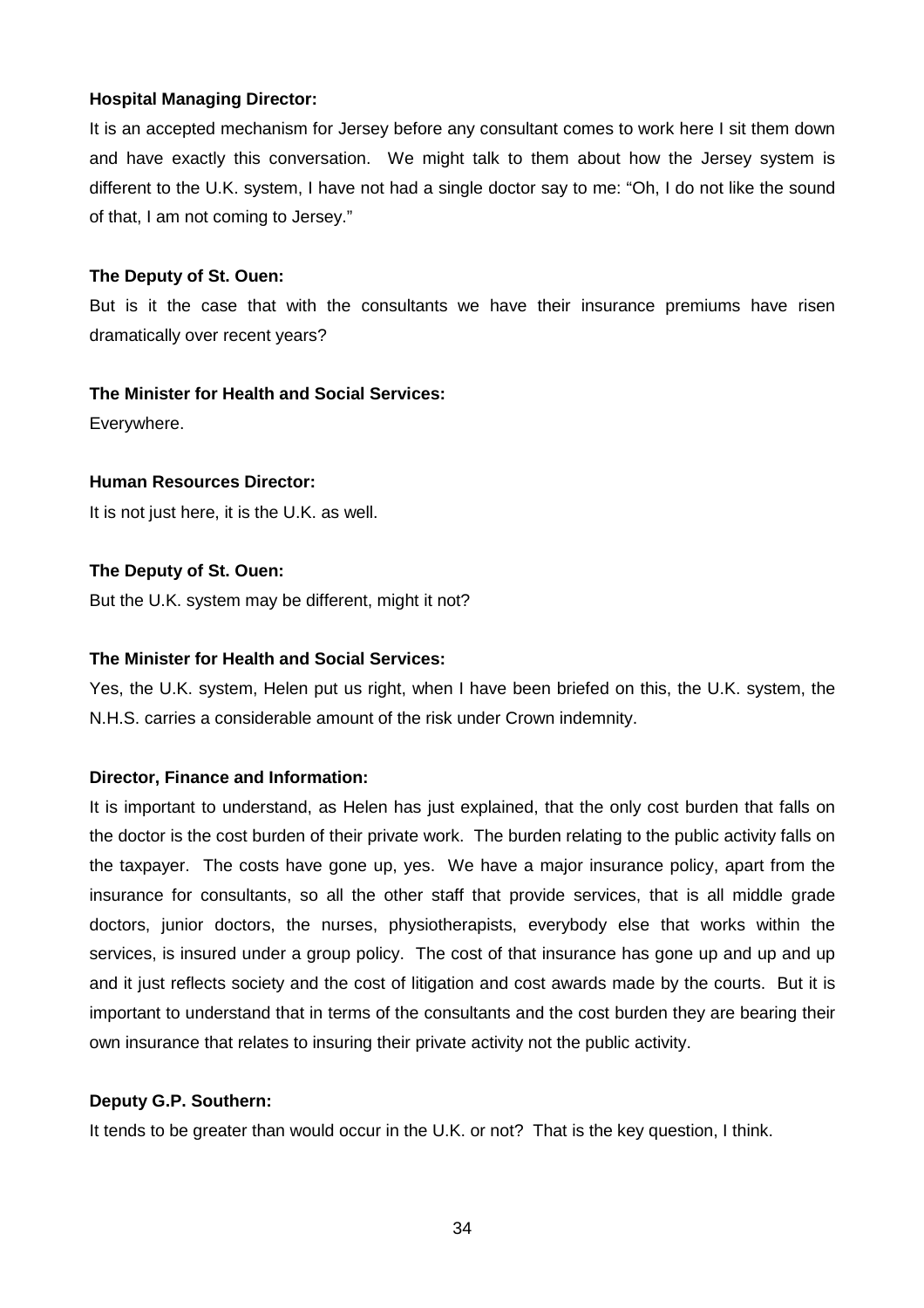#### **Director, Finance and Information:**

More than what it would be in the U.K.

#### **Human Resources Director:**

I could add something there in terms of the Royal Colleges in the U.K. have issued guidance as recently as last year to consultants who are thinking of going into private practice for the first time, and they recommend them to set aside £20,000 for their personal insurance costs that will arise from engaging in private practice because the rise in the cost of insurance has gone up in the U.K. and Jersey, it has not just gone up in Jersey and affects Doctors in every jurisdiction. To support Helen's earlier point, my medical recruitment team who have been post for 7 or 8 years speak to or engage with every applicant and potential applicant for consultant vacancies and in all that time, they cannot recall a single example of a doctor withdrawing from a recruitment process or not accepting a job offer for any issue relating to insurance, ever.

#### **The Deputy of St. Ouen:**

I imagine private practice in some areas is lucrative but in other areas is not so lucrative. So is 50 per cent contribution the right way to go about it? Surely it should be a more calculated proportion.

#### **The Minister for Health and Social Services:**

On private work? That is a choice for them surely.

#### **Hospital Managing Director:**

It is a choice for them, I do not have the figures of how much the doctors earn privately and I would not expect to. There is about a dozen doctors that have all their insurance paid in full and they do not do much private work at all, if any. The other doctors make that choice and they know how much that choice is going to cost them and if private practice is what they want then that is how they manage their private business.

#### **The Minister for Health and Social Services:**

You would not expect the public to indemnify me if I went off and did some consultancy work, would you?

#### **The Deputy of St. Ouen:**

No, of course not, I am not suggesting that, Minister.

## **The Minister for Health and Social Services:**

I thought that was what you were suggesting.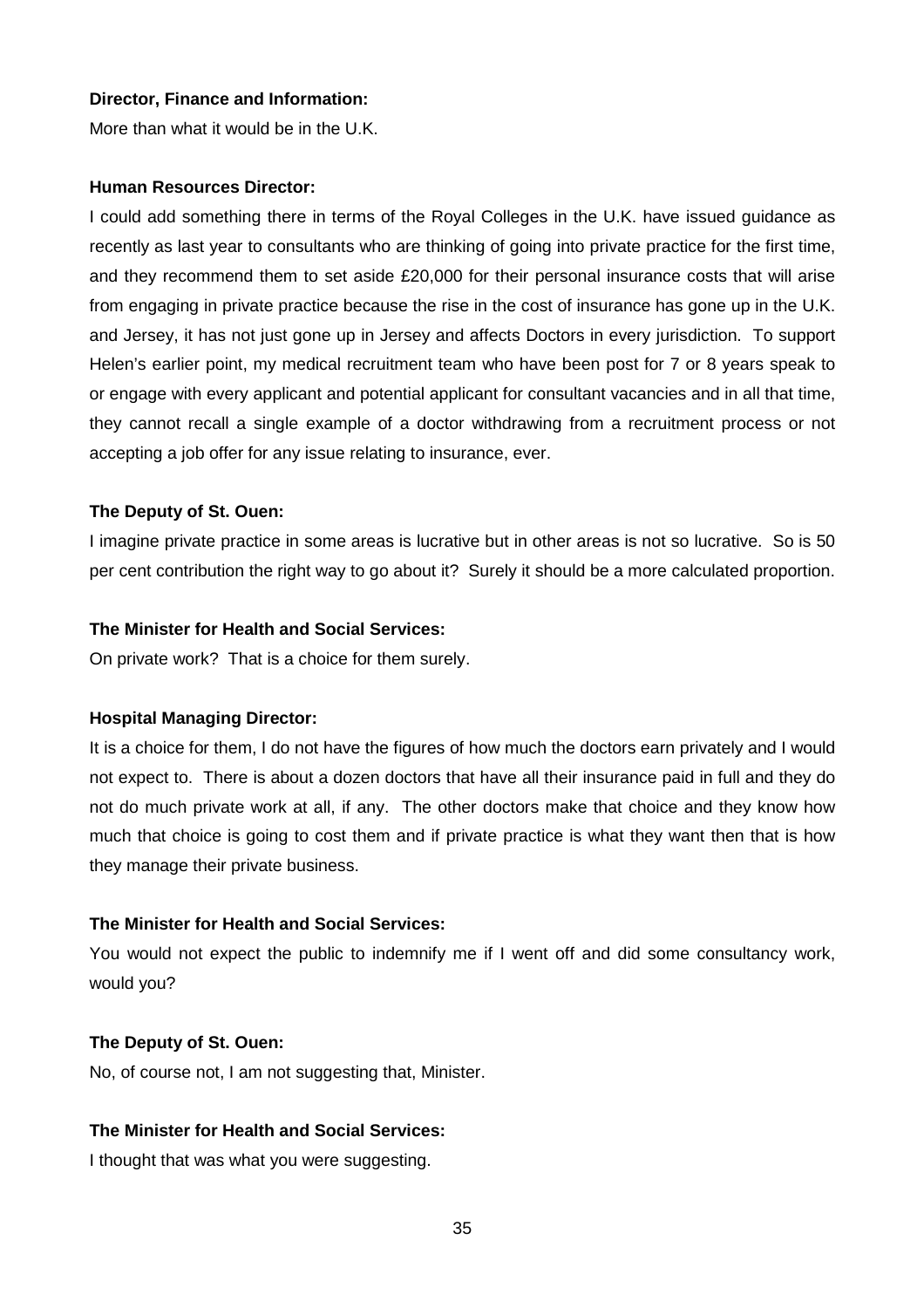I am not suggesting that.

## **Deputy G.P. Southern:**

I think there is a response in there somewhere about the public and their votes. **[Laughter]** But never mind.

[10:30]

## **The Deputy of St. Ouen:**

Why I am questioning it is if we receive evidence that the amount of insurance premium payable by consultants is a deterrent to them coming to Jersey ...

## **The Minister for Health and Social Services:**

It is not.

## **The Deputy of St. Ouen:**

... and we know we have to recruit many more consultants ... well that is some evidence that we have received and that is why we are asking about it?

## **The Minister for Health and Social Services:**

No, no, somebody saying something is not evidence. We can produce the evidence that it is not a deterrent.

## **The Deputy of St. Ouen:**

Well, that is it, we will receive your evidence and then we will ... but it is evidence, Minister.

## **The Minister for Health and Social Services:**

It is not evidence. The fact that they say it is raining out there, is not evidence. If I say it is raining out there, you would expect to look out and see rain, would you not, that is evidence.

## **Deputy G.P. Southern:**

But surely you only give us gospel. Surely?

## **The Minister for Health and Social Services:**

Absolutely, I only give you gospel but you have got hold of the wrong end of the stick on that one.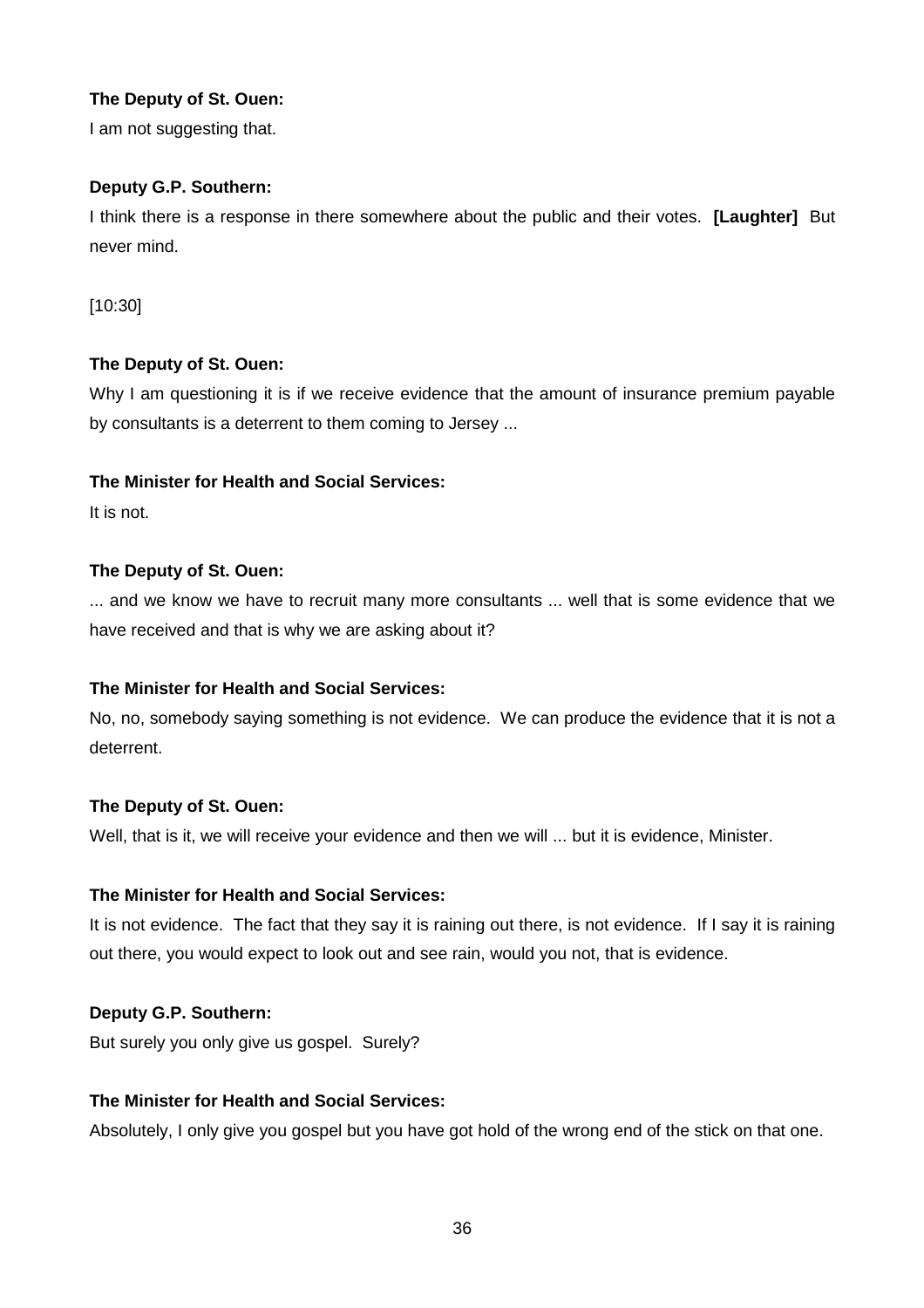#### **Deputy G.P. Southern:**

Would you like to finish that sentence we trampled all over.

#### **The Minister for Health and Social Services:**

Helen covered it. In terms of the public indemnity it is not a problem but I know that some doctors, the more private work they do, the higher the cost goes up for them and the Medical Director was explaining that sometimes where that is going to fall next year they do not always know until they send their figures in. So it is a challenge for them. But that is a choice they make. Nobody makes them do private work.

#### **Deputy G.P. Southern:**

There is a second issue about the erosion of their salaries as they see it, compared to other professionals.

#### **The Minister for Health and Social Services:**

Well, I do not want to get in to discussing or negotiating salary here. They were part of a system to the U.K. They have always been linked to the U.K. and that has resulted in the outcome that we now have because they have always been linked to what ... if the N.H.S. gave the consultants a 2 per cent pay award, they got a 2 per cent pay award, even if people here got none or even if people here got 5. We have agreed to talk to them about a different negotiating body or way of doing it and we are in talks at the present time. But I am not going to go into detail.

#### **Deputy G.P. Southern:**

So the door is open, you are acting on that.

#### **Human Resources Director:**

We are having a negotiating meeting tomorrow morning.

#### **Chief Executive Officer:**

Do you want us to just touch on the issue of morale?

## **The Deputy of St. Ouen:**

Yes, indeed.

## **Chief Executive Officer:**

I think when you spoke one to one to consultant colleagues that would say that morale is very low and that has been demonstrated through a survey. Just to be clear, that survey only had 5 questions and was purely about the pay claim and was not more general than that. I think there is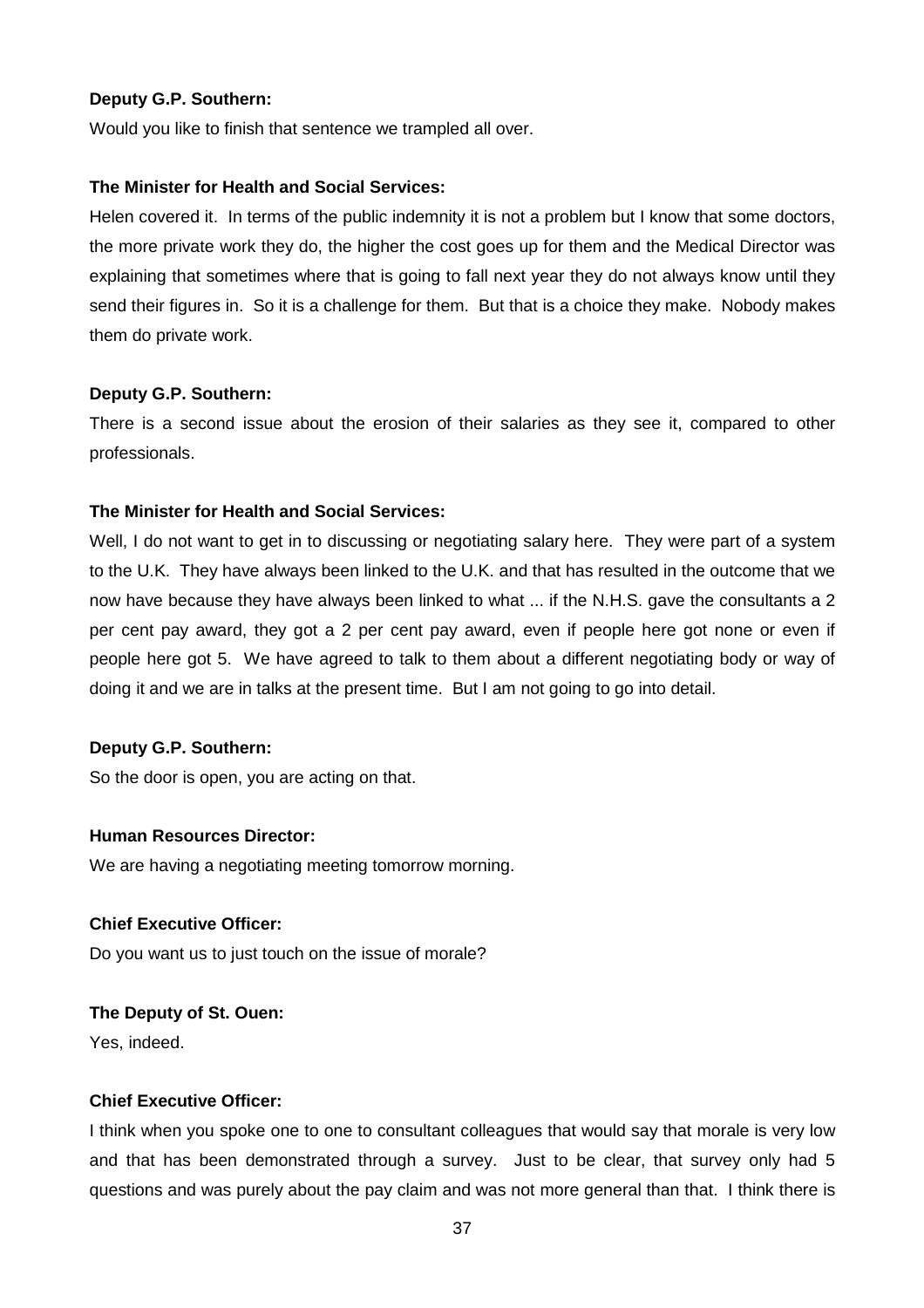a lot of dissatisfaction around the pay claim. In terms of morale generally, we are in different times, we have got challenges that we are all trying to face but I have a huge amount of engagement from the consultants helping us through these challenges. I have a whole raft of clinical directors that are actively looking at their services; they are working with the future hospital team to look at what the future requires, they are looking at the budgets, they are looking at how to make safe savings. So I would say engagement with the clinical teams here is probably better than I have ever known in any other hospitals I have worked. I do think this particular issue is causing them concern.

#### **Deputy G.P. Southern:**

Thank you for that clarification.

#### **The Deputy of St. Ouen:**

The consultant we heard from explained how many consultants are due to retire in, say, the next 5 years. Is there a detailed plan in place to make sure we do recruit adequate consultants and can attract them here?

#### **Hospital Managing Director:**

We have got about 20 per cent, probably, of our consultants that could retire in the next 5 years. We have 2 that we know that are retiring soon. The plans are already written, we have new job descriptions, job plans, the Royal College has approved those job descriptions and we are going out to advert. So because they are retirements we usually know in good time when somebody is going to leave and we can make the appropriate plans. The difficulty or the difference we might have is consultants that work in Jersey are very much more generalists than consultants that tend to work in big hospitals in the U.K. where some specialisation has taken hold. So we are wanting to attract generalists because we do not have enough patients for everybody to be specialised. At the moment we have not had a problem attracting consultants and we will just see how the market is when we go out to these new posts. Since I have been in post, other than a respiratory consultant, which there was a national shortage, we have had applicants for all of our jobs.

## **The Deputy of St. Ouen:**

But if you are seeking generalists and the thrust is to specialise in the profession then it is unlikely that we will get those or we will not get those who wish to be at the top of their field, is that correct?

#### **Hospital Managing Director:**

I think it depends on the individual doctor. The Royal College of Physicians produced a paper I think at the end of 2013 suggesting that specialisation had gone too far and they are now reversing that from a college point of view and expecting people to be keeping their generalist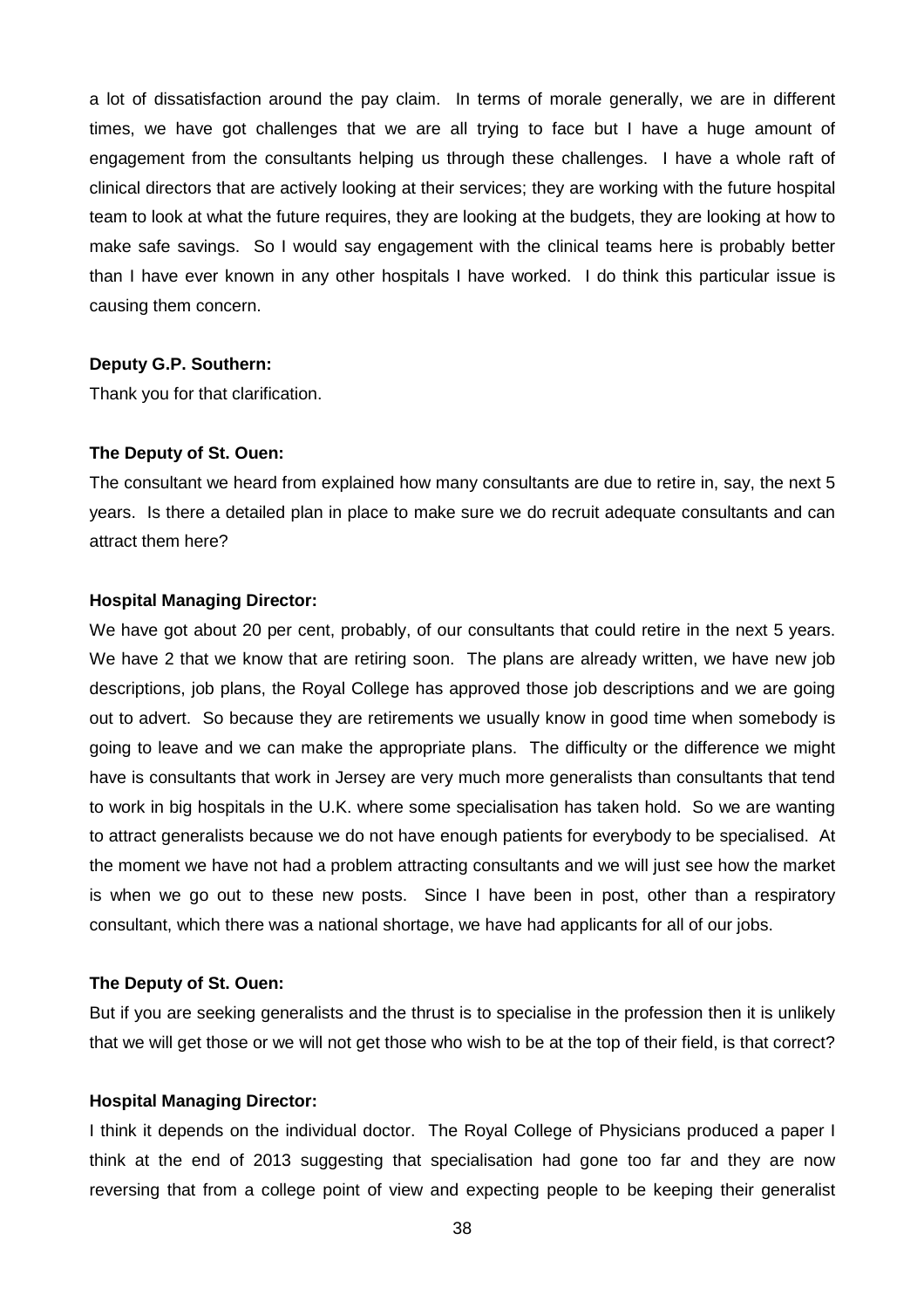skills going. So it has been recognised within U.K. by the colleges. Some of our latest recruits have been young consultants into their first jobs wanting to come to Jersey because it gives them the scope of practice. If you take some of our ophthalmology appointments or urology appointments, they see this as a really good place to work because they do not have to specialise and they can see the whole service for all of their patients. So I think it depends on the individual. So far we have had made some really good appointments.

#### **The Deputy of St. Ouen:**

Okay.

#### **Deputy G.P. Southern:**

We have heard about our use of bank nursing and agency nurses from various witnesses. How are we doing on our use of locums in terms of doctors coming in? Is our use going up, down, is it static?

#### **Hospital Managing Director:**

It is static or down. I think it is down this year. We will always use locums because we have such a small workforce, if somebody goes on holiday and they are a single-handed specialist ... so for example our microbiologist, if he goes holiday there is nobody else on Island that can do that work so we agreed that we will use locums on a regular basis. We usually use the same people so it keeps the continuity for people that know the Island. If we have short-term sickness we usually cover among ourselves if that is possible. If that is not possible, it is another time we have to use locums. We do not have any vacancies at the moment, at the consultant level, that we cover by locums and so it is only when we have got the more planned leave.

#### **Deputy G.P. Southern:**

Or at junior level?

#### **Hospital Managing Director:**

At junior level we have junior doctors come in on rotation from the Deanery and so they supply the individual as part of that rotation. If, for whatever reason, they cannot supply a doctor that we are expecting then we will get what we call a longer term locum into that post to hold the rotation. If there is short-term sickness we tend not to cover them with locums, they cover themselves or the person above them will come down and do their role for a couple of days. At middle grade level we have a couple of locums in place and that is deliberate because we are relooking at how those services are managing their care and we might want to do something different with that post. So, for example, do we want to appoint another consultant rather than a middle grade doctor. So we are keeping that post vacant until that decision is taken.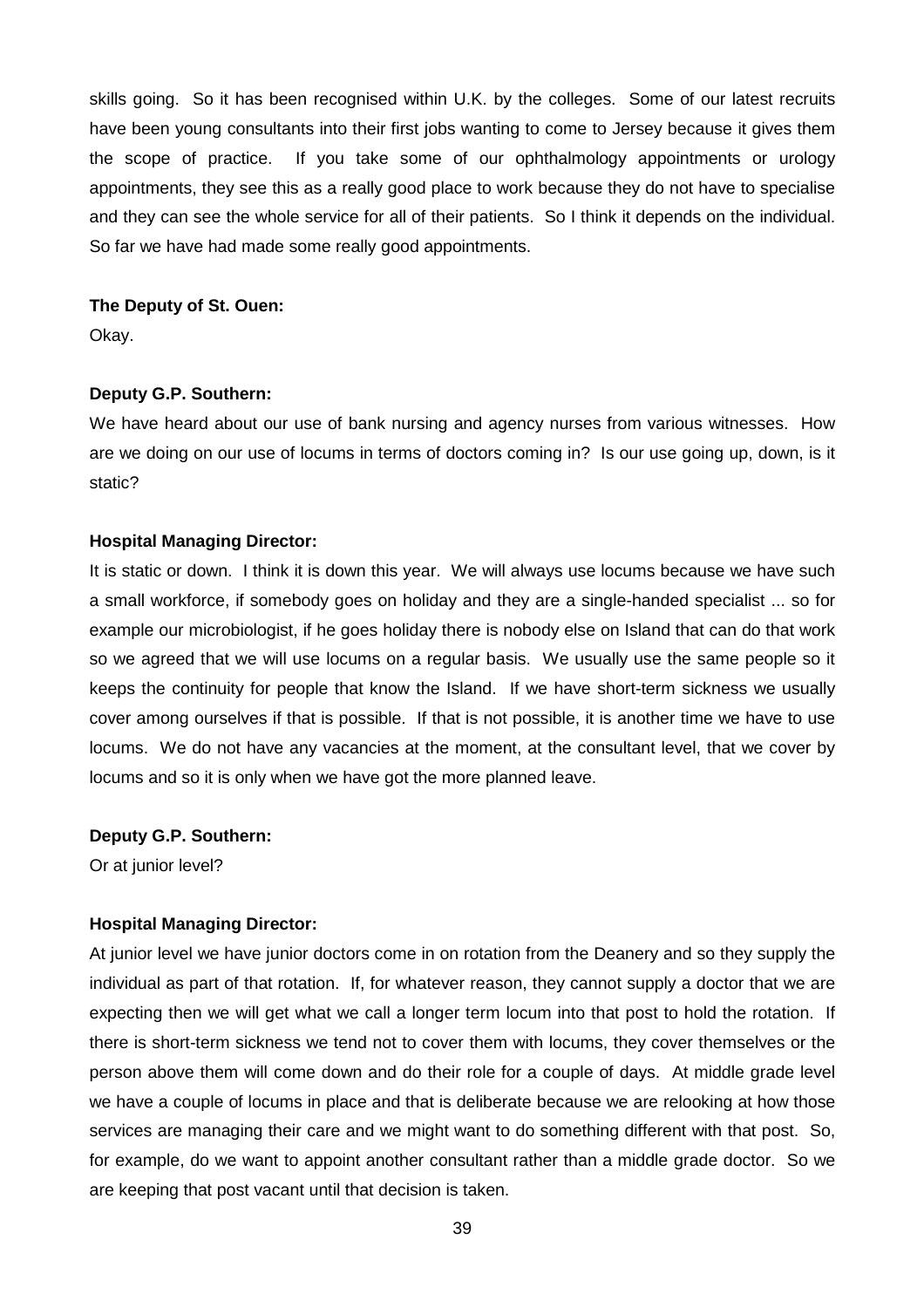#### **Deputy G.P. Southern:**

Then that presumably ties in with the restructuring P.82 of the whole service?

## **The Minister for Health and Social Services:**

Yes.

## **The Deputy of St. Ouen:**

Three months ago we asked you about waiting lists and what pressures there might be. In these last 3 months can I ask if there have been change in those pressures, any mitigation or any deterioration?

## **Hospital Managing Director:**

It is not going be to an easy answer, I am afraid, because it varies by specialty. The summer is always a difficult time for us because we have got holidays. As I have just been explaining, if you have got small specialties with very few doctors in them they suffer when people go on holiday potentially. We also deliberately do theatre maintenance over August. So we close our theatres in pairs during August to do some maintenance. Having said that, our August position, our average waits were pretty comparable, in fact better in many specialties ... I cannot find my bit of paper to give you the detail. We have pressures ... thank you, that was not quite what I wanted but thank you.

#### **The Deputy of St. Ouen:**

Take your time, that is okay.

#### **Hospital Managing Director:**

We have pressures in some specialties where demand has been going up. So trauma and orthopaedics continues to see increasing demand coming through.

#### **The Deputy of St. Ouen:**

Do we know what is the source of that increase?

#### **Hospital Managing Director:**

They are G.P. referrals but they are not inappropriate, they are just people on the Island needing to see an orthopaedic surgeon.

## **Deputy G.P. Southern:**

It is fluctuations for ...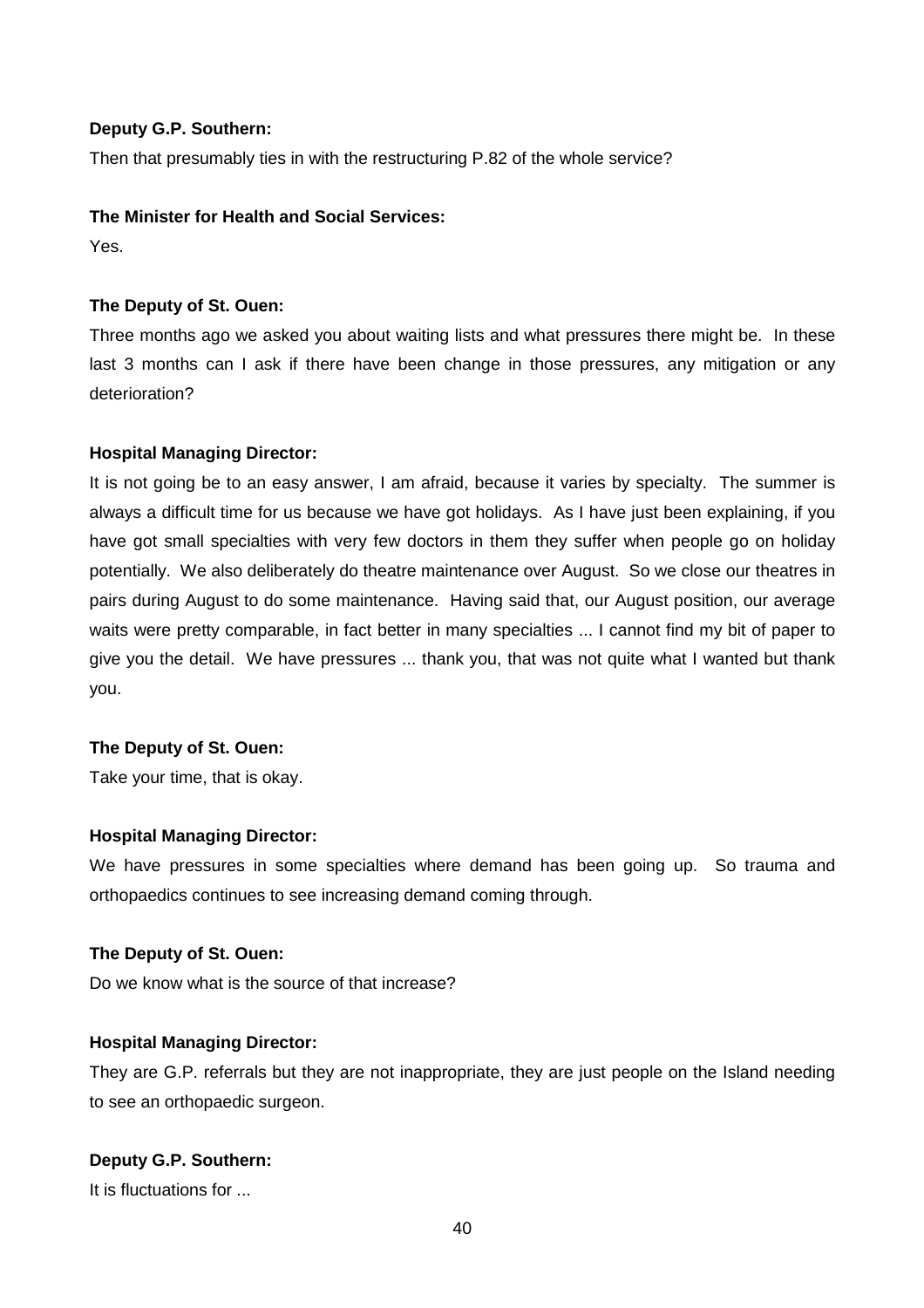I was going to say the ageing population will be a contributing factor. It may not be the only factor but it will be a contributing factor to that.

#### **Chief Executive Officer:**

For orthopaedics it will, yes.

#### **Hospital Managing Director:**

In Ophthalmology now we have got a stable consultant team because we have appointed 2 ophthalmologists in the last year so their waits have now started to come down quite nicely. There are still people that are waiting too long, we know that and we are very keen obviously to keep bringing the rates down. From our outpatient point of view, the areas in August for average waits, hotspots were the dental service and in the acute service it was general surgery at 11 weeks to see a doctor, to see a consultant as an average wait.

#### **The Deputy of St. Ouen:**

Is that up or down on these figures?

#### **Hospital Managing Director:**

General surgery had gone up in August, it had been 8 weeks in July. All the dental services were coming down, although they are high and there are long waits, they are coming down. In terms of waiting for inpatient care. Our hotspot in August was ophthalmology, waiting 13 weeks to get a procedure and trauma and orthopaedics were waiting 19 weeks.

#### **The Deputy of St. Ouen:**

You mentioned in ophthalmology the waits were coming down because of appointments?

#### **Hospital Managing Director:**

They are but we still had a hotspot ... waiting times are coming down for appointments but as soon as you have seen more appointments you have got more on to the waiting list to go to theatre so then you have to move your capacity for operations. But the majority of these services where patients were coming in for their procedures, is about 6 weeks, 7 weeks. So we have some key specialties that we continue to have challenges with.

#### **The Deputy of St. Ouen:**

Okay, thank you. Could you let us have that chart if it is ...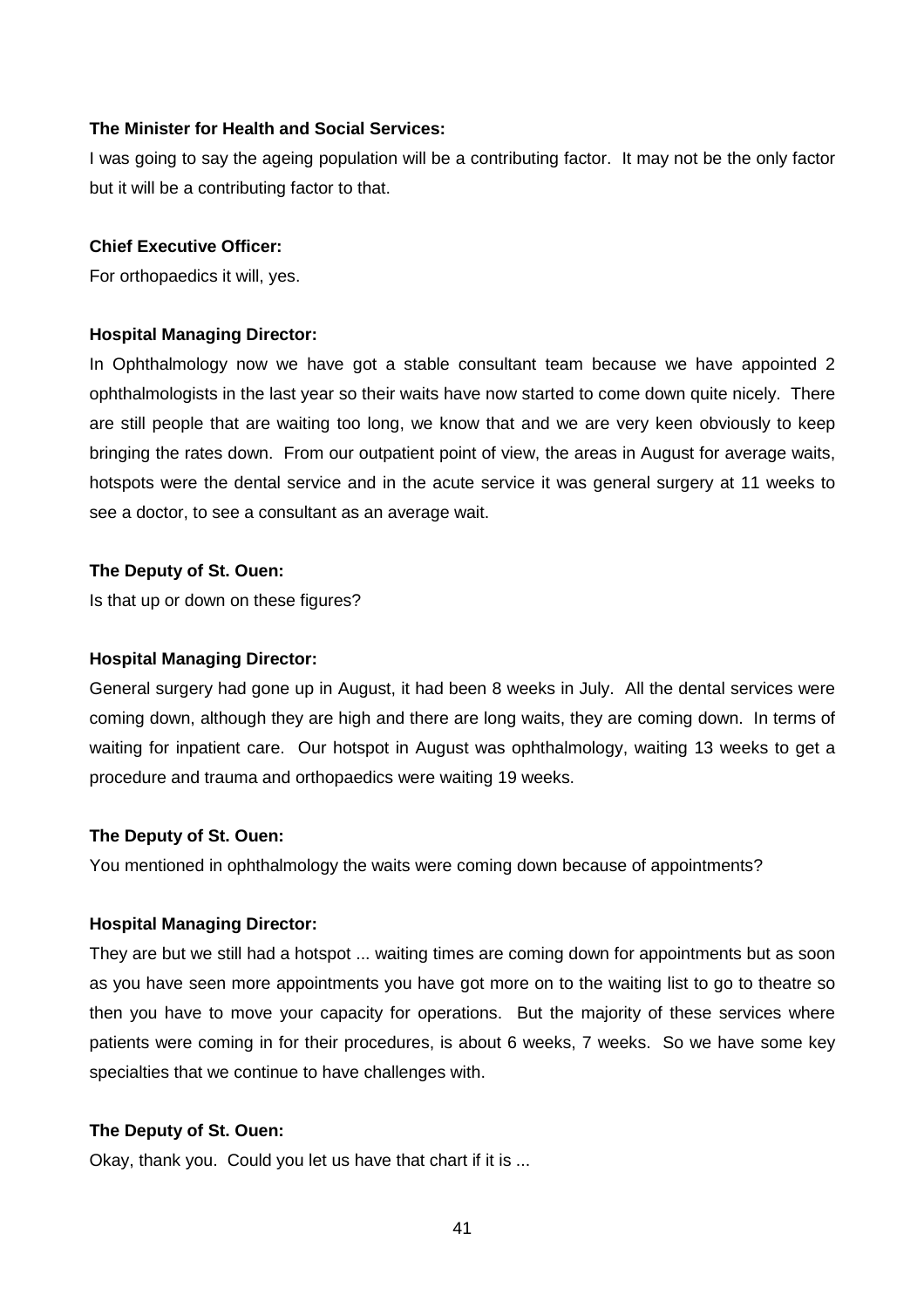## **Hospital Managing Director:**

It is on gov.je. Every month we update it.

## **The Deputy of St. Ouen:**

That is right, yes. Thank you.

## **Deputy G.P. Southern:**

Just one last thing if I may. You just mentioned dental services. I have a particular hobby horse with dental services. Dental fitness scheme to be precise. There has just been a review of dental services, which in my reading of it said you need some accountability, you need some extra management in there to work out what you are spending on what and basically park it. They have parked it. It will be at least 2 year before anything will happen. The dental fitness scheme has been atrophying for the last 10 years and needs an injection, needs updating. Are you prepared to do that in the short term?

## **The Minister for Health and Social Services:**

First of all, let me say my interpretation of the dental report was slightly different to your own. It showed that our 5 year-olds were in a much better position than their counterparts in the U.K.

## **Deputy G.P. Southern:**

With significant variations across schools, so the poor schools did worse.

#### **The Minister for Health and Social Services:**

But it showed that overall we were in a much better position than the U.K. and we put together a working party to develop a strategy now on how we are going to take the dental service forward. You will have noted - it went through fairly quickly - the change to the law recently that went through on the last sitting which I hope will help us with our waiting lists as well because it will release the dentists to do the real dental work and there are other therapists to assist with that. So things are moving in the right direction.

#### **Deputy G.P. Southern:**

That is a good move, yes.

#### **The Minister for Health and Social Services:**

I think it will make it more portable as well. But maybe a year or so will tell us that, will it not, you know?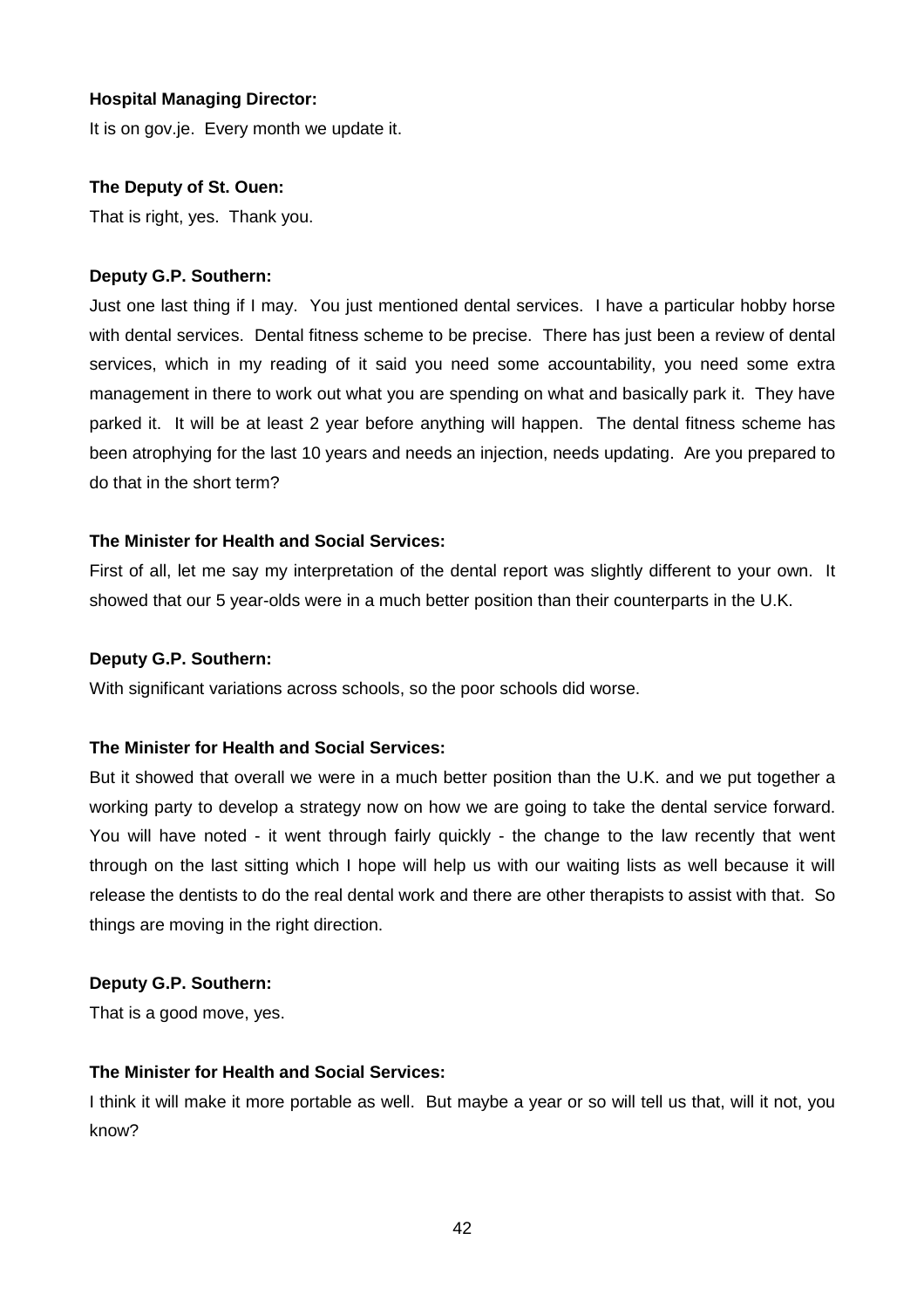#### **Deputy G.P. Southern:**

We will see.

#### **The Minister for Health and Social Services:**

Yes, we will see. But will create, I think, better competition.

#### **Deputy G.P. Southern:**

My worry is that if we leave the dental fitness scheme alone already dentists are looking at it saying: "It is just not worth my while" and that in 2 years' time when we come to replace it with something super and better, we will not have service.

#### **The Minister for Health and Social Services:**

That is why we are reviewing it.

#### **Hospital Managing Director:**

It might just be worth clarifying that the Health Department and the hospital manage the under 11 year-olds and they are not in the dental fitness scheme. We see the under 11 year-olds. Once they are between 11 and 18 they have the opportunity to join the dental fitness scheme. The only part that we play in that is making sure they are dentally fit before they join the scheme, which we do, the rest of the scheme is administered purely through Social Security. So we do not really have the ability to do as you have just asked the Minister because it is not our scheme to manage, it sits with Social Security.

#### **The Minister for Health and Social Services:**

But we do work together to look at it.

#### **Deputy G.P. Southern:**

All right, I will leave it there for the moment. We are under some time pressure. Cannot keep you from the Council of Ministers.

## **The Minister for Health and Social Services:**

You are so kind.

#### **The Deputy of St. Ouen:**

I think we will close there, Minister, and allow you to get to your next meeting.

## **The Minister for Health and Social Services:**

Thank you, that is appreciated.